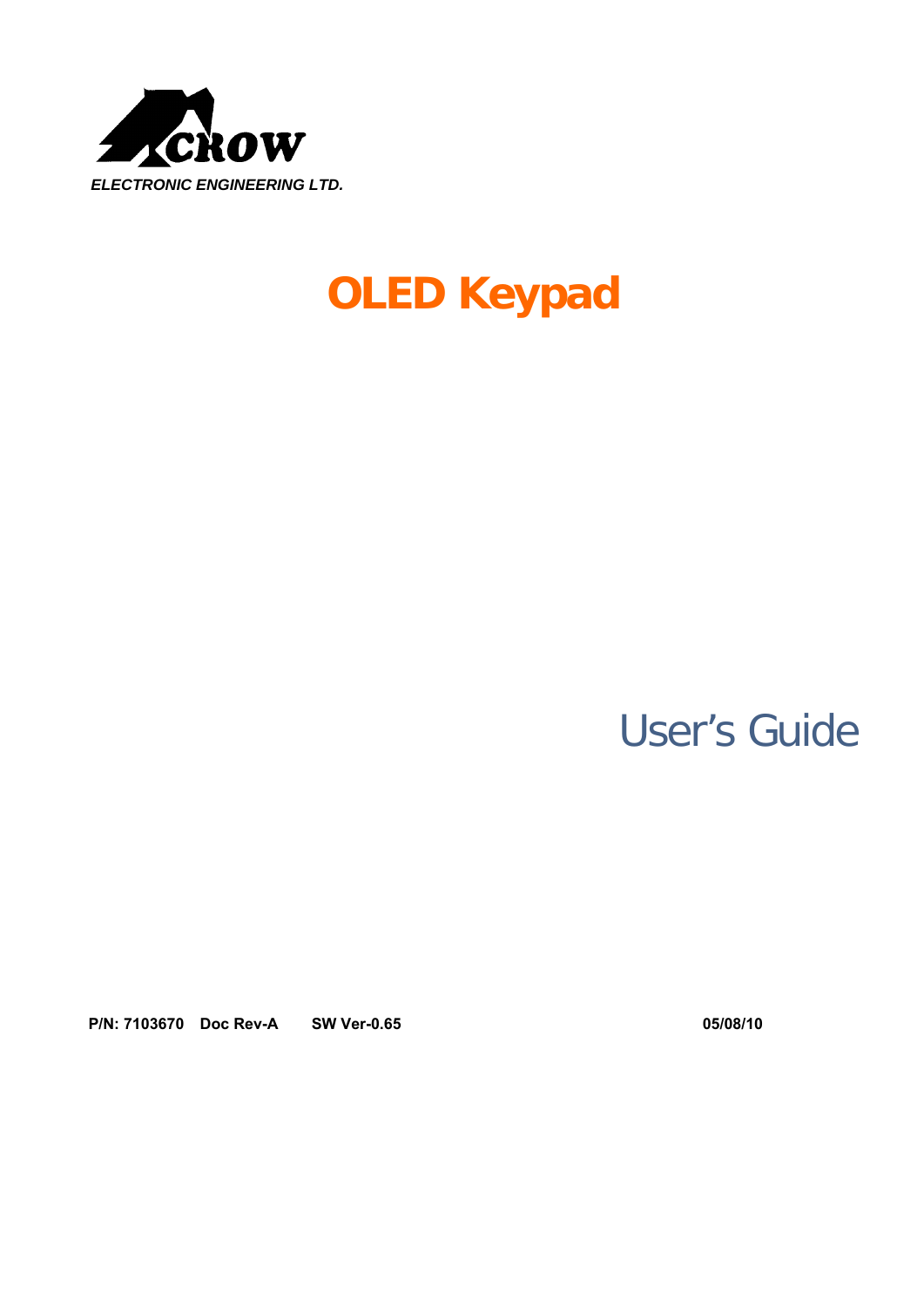#### **Crow Limited Warranty**

Crow warrants this product to be free from defects in materials and workmanship under normal use and service for a period of one year from the last day of the week and year whose numbers are printed on the printed circuit board inside his product.

Crow's obligation is limited to repairing or replacing this product, at its option, free of charge for materials or labor, if it is proved to be defective in materials or workmanship under normal use and service. Crow shall have no obligation under this Limited Warranty or otherwise if the product is altered or improperly repaired or serviced by anyone other then Crow.

There are no warranties, expressed or implied, of merchantability or fitness for a particular purpose or otherwise, which extend beyond the description on the face hereof. In no case shall Crow be liable to anyone for any consequential or incidental damages for breach of this or any other warranty, expressed or implied, or upon any other basis of liability whatsoever, even if the loss or damage is caused by Crow's own negligence or fault.

Crow does not represent that this product can not be compromised or circumvented; that this product will prevent any person injury or property loss or damage by burglary, robbery, fire or otherwise; or that this product will in all cases provide adequate warning or protection. Purchaser understands that a properly installed and maintained product can only reduce the risk of burglary, robbery or other events occurring without providing an alarm, but it is not insurance or a guarantee that such will not occur or that there will be no personal injury or property loss or damage as a result. Consequently, Crow shall have no liability for any personal injury, property damage or any other loss based on claim that this product failed to give any warning. However, if Crow is held liable, whether directly or indirectly, for any loss or damage arising under this limited warranty or otherwise, regardless of cause or origin, Crow's maximum liability shall not in any case exceed the purchase price of this product, which shall be the complete and exclusive remedy against Crow.

#### **© 2010. All rights reserved.**

Information in this document is subject to change without notice. No part of this document may be reproduced or transmitted in any form or by any means, electronic or mechanical, without express written permission of

**Print version 001**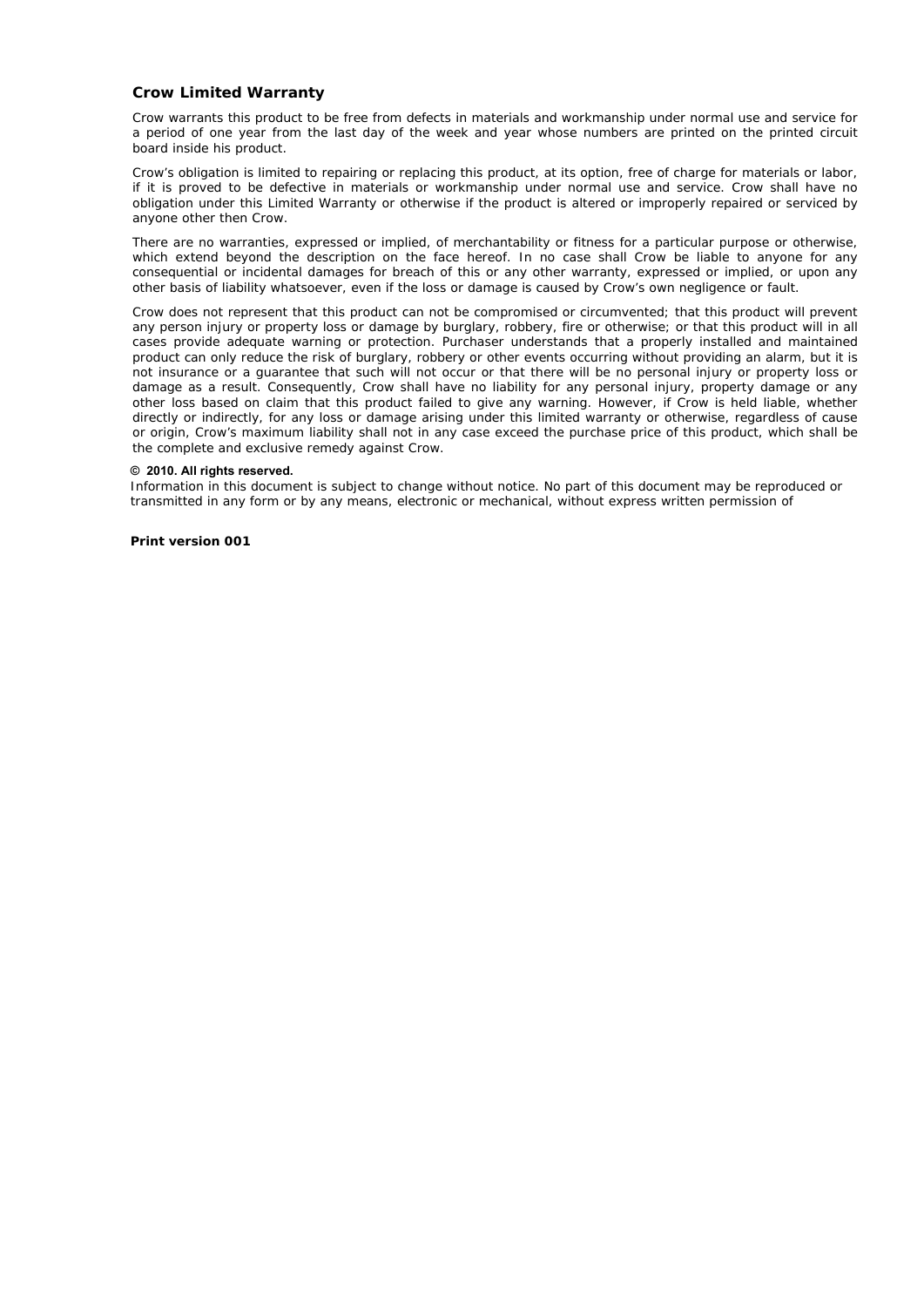## **Contents**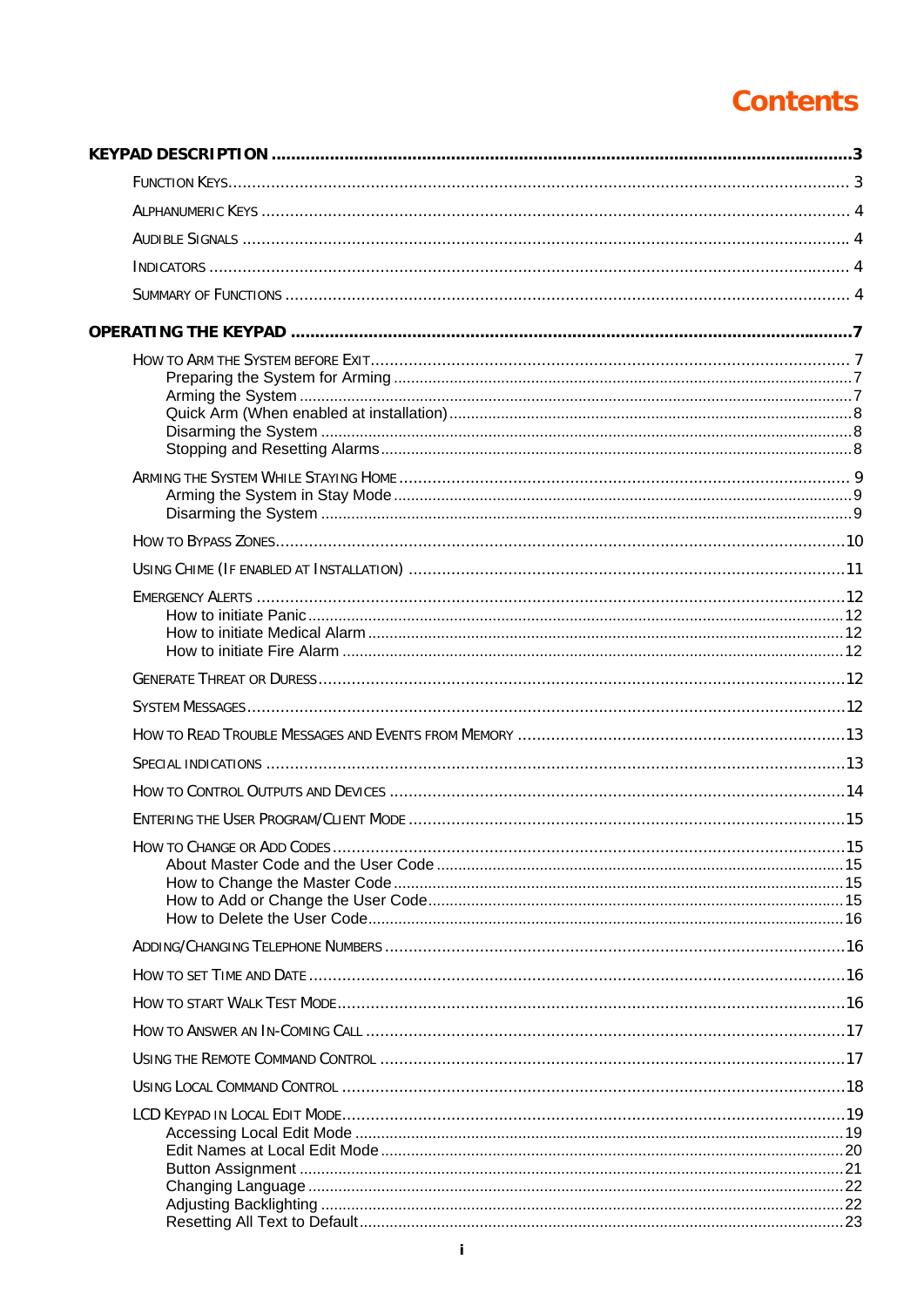#### **Keypad Description**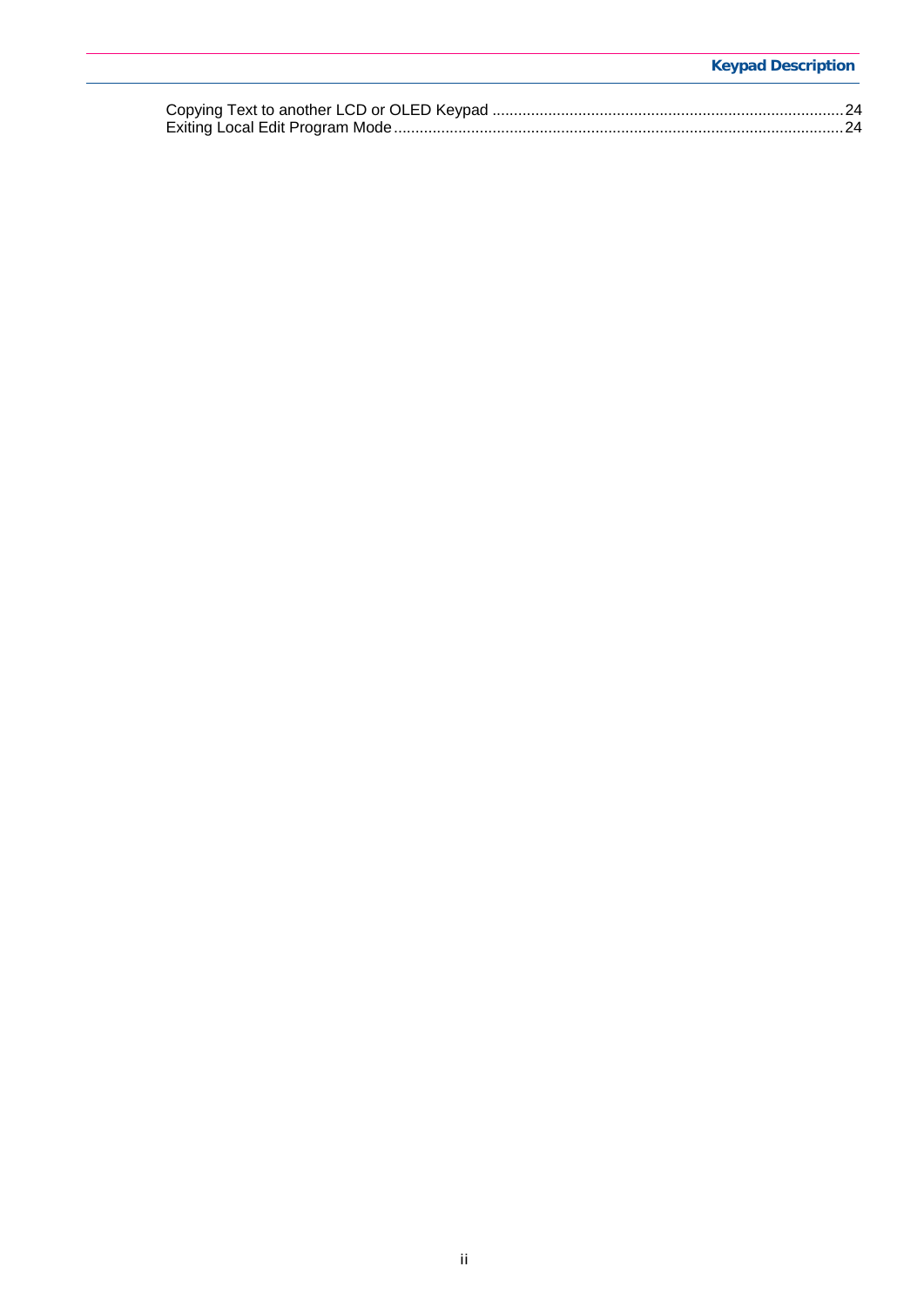The OLED Keypad shows all the information required to operate the system. The User communicates with the alarm system via the keypad. The Keypad displays continuous information about the status of the alarm system and enables the User to operate the system in different modes, change settings and program Users access codes.

The keypad also collects and records events to be displayed afterward on request, to overview system activities and to analyze system performance for diagnostics.



### **Function Keys**

These keys are used to arm the system, enter commands to alter system settings, or scroll through the history events.

**ARM, STAY, BYPASS, PROGRAM, CONTROL, MEMORY, PANIC, ENTER, MENU,** 



These buttons can be reprogrammed in Local Edit mode **(see P20 "button assignment")**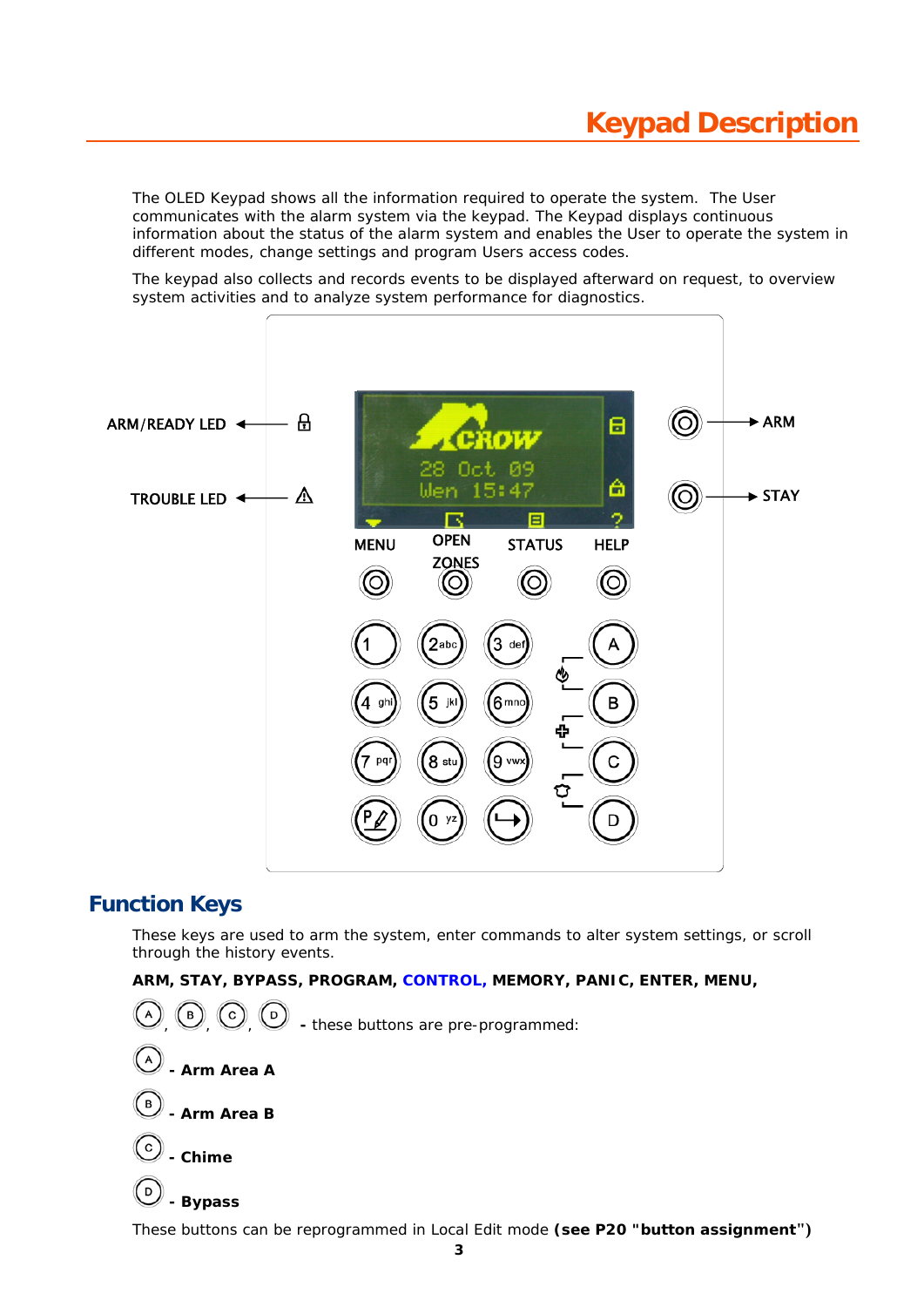## **Alphanumeric Keys**

These keys are used to enter codes, Initiate Emergency activations or used for programming.

## **Audible Signals**

When the keypad is used to activate or deactivate the different functions, it emits different audible beeps. The meaning of these beeps is described in the table below.

**Table 1 List of Audible Signals** 

| Sound         | Sequence                                                | <b>Description</b>                                                                                                                                                                                     |
|---------------|---------------------------------------------------------|--------------------------------------------------------------------------------------------------------------------------------------------------------------------------------------------------------|
| Short beep    | Once only                                               | A key in the keypad has been pressed.                                                                                                                                                                  |
| 3 short beeps | Once only                                               | Operation carried out successfully.                                                                                                                                                                    |
| Long beep     | Once only                                               | Illegal operation or wrong key pressed.                                                                                                                                                                |
| Slow beeping  | While the Exit or<br>Entry delay timers<br>are running. | Exit or entry delay warning. When Arming the system, this<br>indicates that you must exit the protected area. When disarming<br>the system, it indicates you have entered the protected entry<br>zone. |

## **Indicators**

- **ARM/READY -RED/GREEN**
- $\Delta$ TROUBLE-RED

## **Summary of Functions**

The main functions of the system are listed in table below.

| <b>Function</b>                             | <b>Keys</b>         | <b>Description</b>                                                            | <b>Notes</b>                                                                                           |
|---------------------------------------------|---------------------|-------------------------------------------------------------------------------|--------------------------------------------------------------------------------------------------------|
| <b>Full or Partition</b><br>$C$ CODE<br>Arm |                     | Initiates full Arm<br>Initiates Partial Arm [Only<br>If enabled by installer] | Exit delay (slow) beeps will<br>be heard.                                                              |
| Full Arm                                    | (O<br>$\mathcal{P}$ | Initiates full Arm                                                            | Exit delay (slow) beeps will<br>be heard.                                                              |
|                                             |                     |                                                                               | Another way to <b>Arm</b> the<br>system is [If enabled by<br>installer] to enter the                   |
|                                             |                     |                                                                               | MENU $\bigcirc$ function and<br>scroll down the list until<br>you see the Arm option<br>and select it. |
| Disarm during<br>exit                       | ි                   | Disarms the system<br>during exit delay                                       | Only when the slow exit<br>delay beeps are heard.                                                      |
| Disarm                                      | $C$ $C$ $O$ $D$ $E$ | Disarms the system                                                            | Stopping Alarms.                                                                                       |
| <b>Function</b>                             | <b>Keys</b>         | <b>Description</b>                                                            | <b>Notes</b>                                                                                           |
| Arm Stay                                    | $\circledcirc$ CODE | Initiates Partial Arm when<br>the user is home                                | Only if enabled by installer.                                                                          |
| Arm Stay                                    |                     | Initiates Partial (Stay)<br>Arm when the user is                              | Exit delay (slow) beeps will<br>be heard.                                                              |
|                                             |                     | staying home.                                                                 | Another way to Partial<br>(Stay) Arm the system is<br>[If enabled by installer] to                     |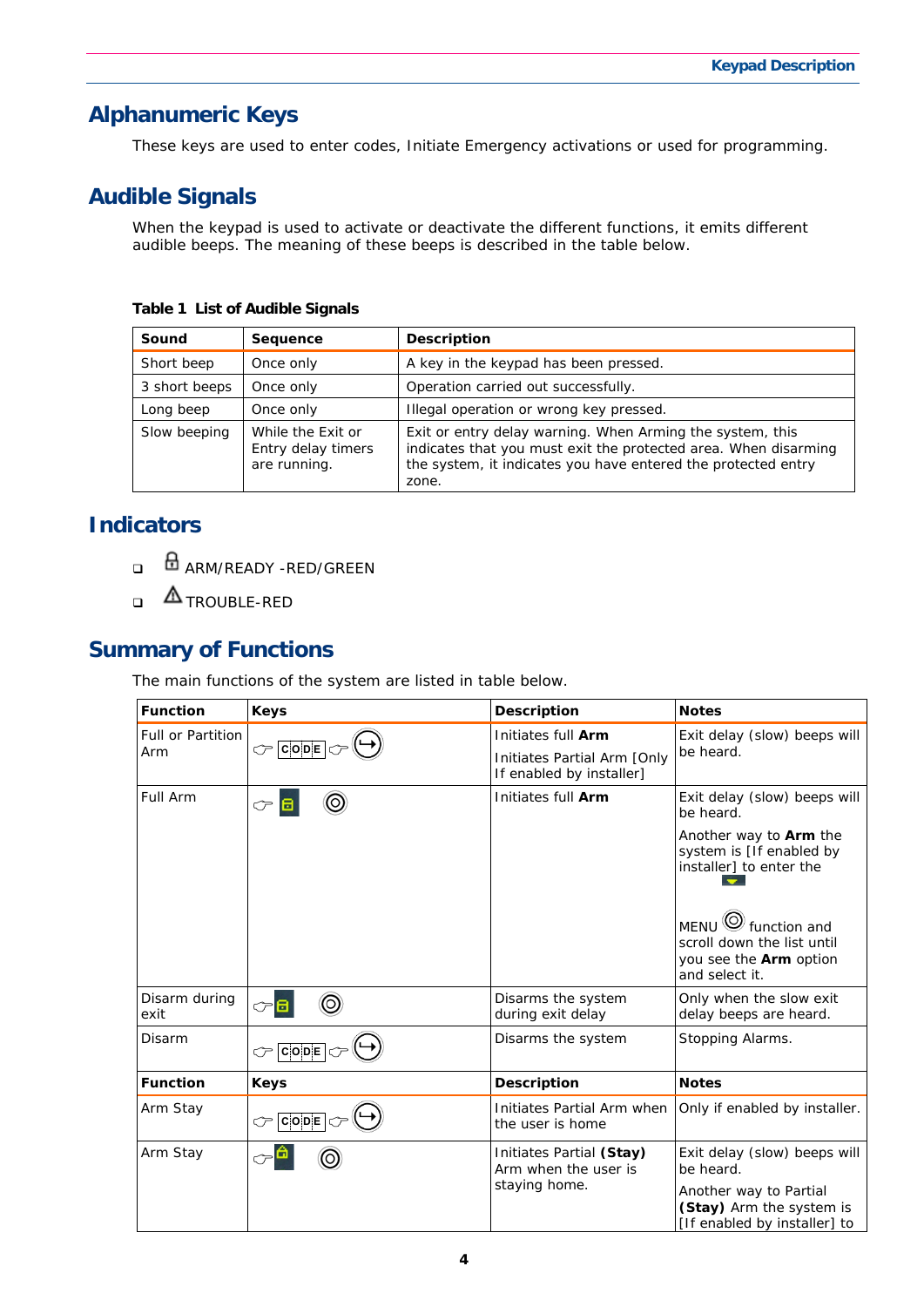#### **Keypad Description**

| <b>Function</b>  | <b>Keys</b>                                                                       | <b>Description</b>                                                                                                                                                                                                                                                                             | <b>Notes</b>                                                                                                                                                                                                                                                                                                                                                                                                                                                                                                                                                                                                                                                                  |
|------------------|-----------------------------------------------------------------------------------|------------------------------------------------------------------------------------------------------------------------------------------------------------------------------------------------------------------------------------------------------------------------------------------------|-------------------------------------------------------------------------------------------------------------------------------------------------------------------------------------------------------------------------------------------------------------------------------------------------------------------------------------------------------------------------------------------------------------------------------------------------------------------------------------------------------------------------------------------------------------------------------------------------------------------------------------------------------------------------------|
|                  |                                                                                   |                                                                                                                                                                                                                                                                                                | enter the MENU<br>function and scroll down<br>the list until you see the<br>Arm Stay option and select<br>it.                                                                                                                                                                                                                                                                                                                                                                                                                                                                                                                                                                 |
| Disarm Stay      | $\mathbb{C}^{\mathsf{c}}$ code $\mathbb{C}^{\mathsf{d}}$                          | Disarms the system                                                                                                                                                                                                                                                                             |                                                                                                                                                                                                                                                                                                                                                                                                                                                                                                                                                                                                                                                                               |
| Disarm Stay      | ℺                                                                                 | Disarms the system                                                                                                                                                                                                                                                                             | [If enabled by installer]                                                                                                                                                                                                                                                                                                                                                                                                                                                                                                                                                                                                                                                     |
| <b>Bypass</b>    | Zone $#$<br>$\mathsf{EYPASS}\setminus \mathbb{C}$                                 | Bypasses a zone.<br>After the Bypass button<br>is pressed (or the Bypass<br>function is selected), the<br>keypad digits can be used<br>to enter the 2 digit zone<br>number of the zone(s)<br>that you would like to<br>Bypass.<br>Multiple zones can be<br>bypassed while in<br>'Bypass' mode. | Repeat the same (Bypass)<br>procedure to un-bypass<br>zones.<br>The Bypass function can<br>also be assigned [by the<br>installer] to one of the<br>following buttons (usually<br>the $\bigcirc$ button) as a<br>shortcut:<br>$\odot$ $\odot$ $\odot$ $\odot$<br>Another way to bypass a<br>zone is by entering the<br>$MENU$ $\odot$ function and<br>scroll down the list until<br>you see the Bypass option<br>and select it.<br>Option 1:<br><b>BYPASS</b><br>The $\textcircled{D}$ Button is assigned<br>to operate the bypass<br>function. (default)<br>Option 2:<br><b>MENU:</b><br>$\bullet$<br>$\circledcirc$<br>Arn.<br>Stay<br><b>Bypass</b><br>Chine<br>Memory View |
| Initiate Panic   |                                                                                   | Activates emergency alert                                                                                                                                                                                                                                                                      |                                                                                                                                                                                                                                                                                                                                                                                                                                                                                                                                                                                                                                                                               |
| Initiate Medical | $\frac{\circ}{\circ \textcircled{\scriptsize{0}} + \textcircled{\scriptsize{0}}}$ | Activates emergency alert                                                                                                                                                                                                                                                                      |                                                                                                                                                                                                                                                                                                                                                                                                                                                                                                                                                                                                                                                                               |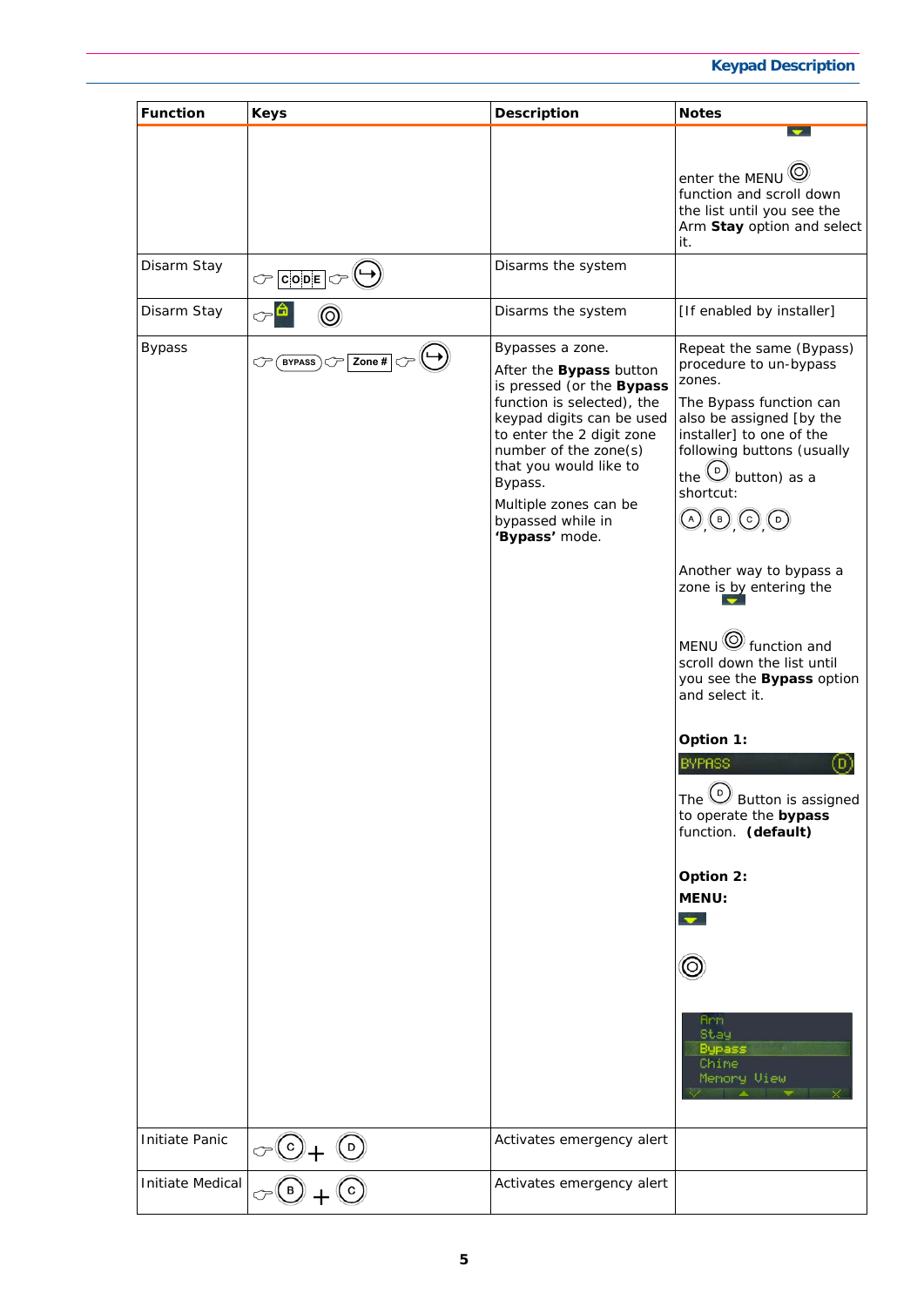#### **Keypad Description**

| <b>Function</b>               | <b>Keys</b>                 | <b>Description</b>                                           | <b>Notes</b>                                                                                                                                                                                                              |
|-------------------------------|-----------------------------|--------------------------------------------------------------|---------------------------------------------------------------------------------------------------------------------------------------------------------------------------------------------------------------------------|
| <b>Initiate Fire</b><br>Alarm | $\circ \circ$ + $\circ$     | Activates emergency alert                                    |                                                                                                                                                                                                                           |
| Memory                        | $\mathcal{C}$ (MEMORY)      | Initiates display of events<br>from memory.<br>$\sim$ / $\,$ | Displays events and<br>current faults of the<br>system.                                                                                                                                                                   |
|                               |                             | $\circledcirc$ or $\circledcirc$ cancels<br>memory readout   | The Memory function can<br>also be assigned [by the<br>installer] to one of the<br>following buttons as a<br>shortcut:<br>$\odot$ $\odot$ $\odot$ $\odot$                                                                 |
|                               |                             |                                                              | Another way to enter the<br>Memory function is by<br>entering the<br>$\mathbf{r}$                                                                                                                                         |
|                               |                             |                                                              | $MENU \overset{\textcircled{\bigcirc}}{\bigcirc}$ function and<br>scroll down the list until<br>you see the Memory View<br>option and select it.                                                                          |
| Chime<br>Enable/disable       | $\mathcal{O}(\mathfrak{c})$ | Enable or disable chime<br>function                          | The Chime function can<br>also be assigned [by the<br>installer] to one of the<br>following buttons as a<br>shortcut:<br>$\textcircled{\scriptsize{0}}$ , $\textcircled{\scriptsize{1}}$ , $\textcircled{\scriptsize{1}}$ |
|                               |                             |                                                              | The $\mathbb{C}$ Button is assigned<br>to operate the Chime<br>function. (default)                                                                                                                                        |
|                               |                             |                                                              | Another way to enter the<br>Chime function is by<br>entering the<br>$\bullet$                                                                                                                                             |
|                               |                             |                                                              | $MENU \overset{\textcircled{\bigcirc}}{\bigcirc}$ function and<br>scroll down the list until<br>you see the Chime option<br>and select it.                                                                                |
| Control                       | CONTROL Device#             | Activates or deactivates<br>outputs and devices              | Control button can be one<br>of the following buttons<br>(Must be setup manually<br>through the 'Local Edit<br>$_{\mathsf{Mode}'}: \odot \odot \odot \odot$                                                               |

**Note:** If you started an operation incorrectly, press  $\bigoplus$  to exit and return to the previous mode.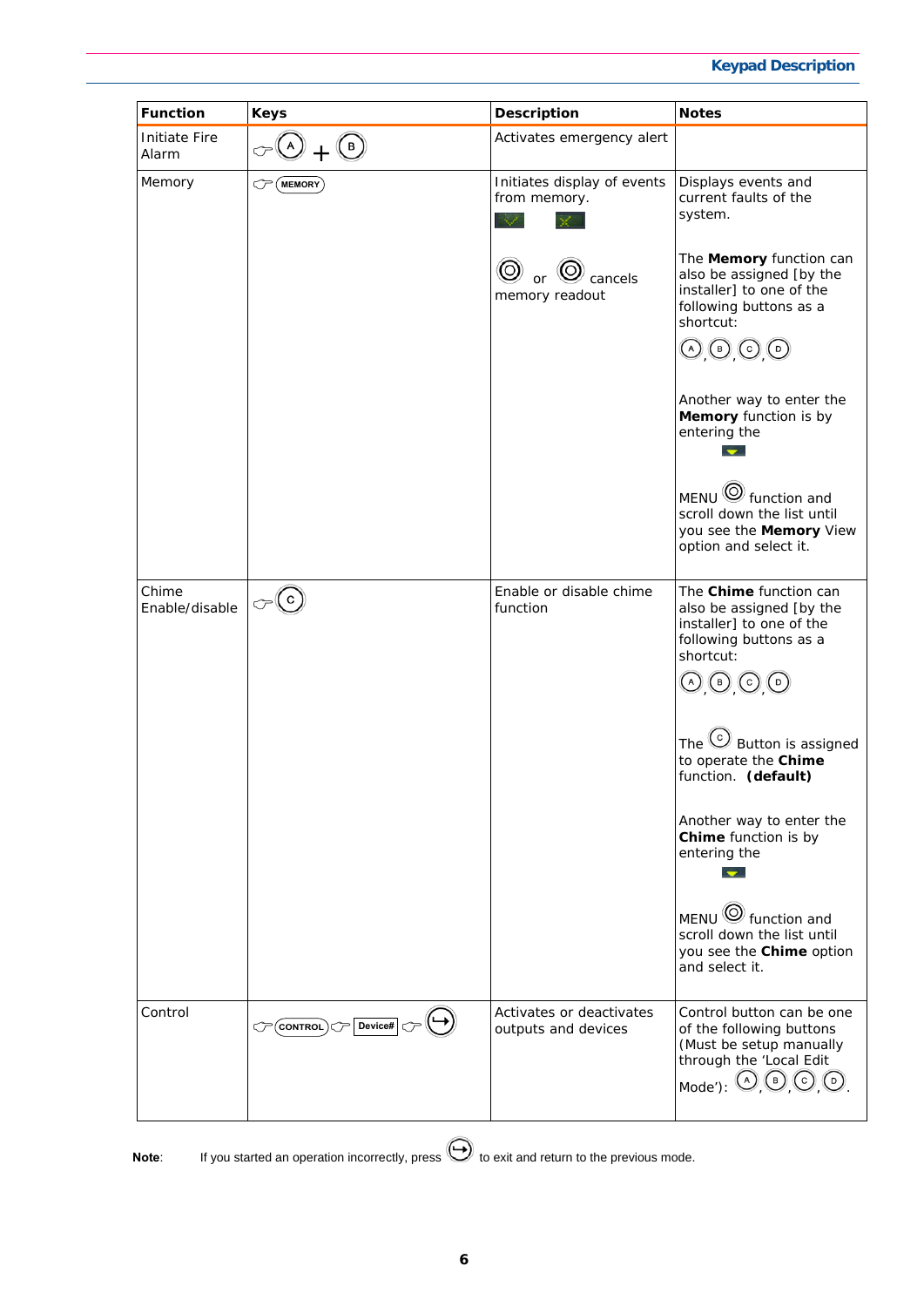## **How to Arm the System before Exit**

#### **Preparing the System for Arming**

Verify that all zone indicators are off, when all zones are closed (all exit doors and windows are closed and motion in the protected area is restricted or zones are bypassed), the system is ready to be armed. If one or more zone indicators are illuminated, the keypad will show any open zones.

E

- 00 -

When the system is ready, you will see the Green Ready indication  $\mathbf{\dot{m}}$  indicator on the left side of the screen.

To arm the system, **Close all open zones, or bypass them**. Bypass any zone you cannot close.

To see which zones are in bypass mode, press  $\bigcircled{O}$  or  $\bigcircled{O}$ 

**Note**: Bypassed zones are not protected.

#### **Arming the System**

Before leaving the premises, you must arm the system.

Arming the alarm system turns on all detectors in the partition/s being armed.

- 1. Enter your **PIN Code**.
- 2. Press  $\bigoplus$  to Arm the system.

There is an exit delay prior to the system being armed. During this delay time, a slow beeping is heard from the keypad to indicate that the system is not armed yet and reminds you to vacate the protected area.

The following text will show on the screen to indicate that the system is armed:



**Armed A** – for Area A, and **Armed B** – for Area B.

The indicators may go out few seconds after exit delay times out, depending on the installation setting.

 $\Box$  To disarm the system during the exit delay, press  $\Box$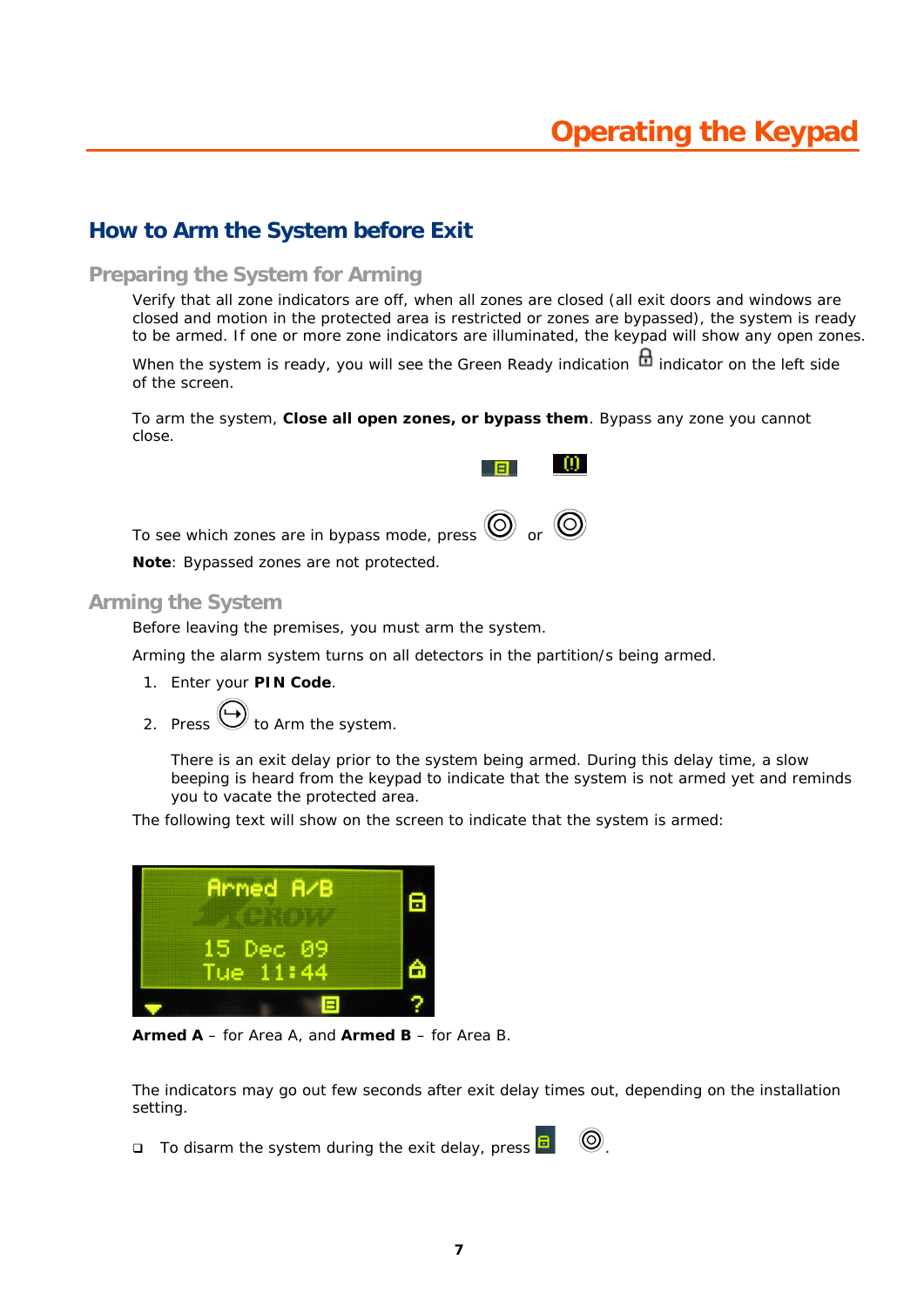**Quick Arm (When enabled at installation)** 

**Press**  $\overline{B}$   $\overline{\odot}$  to arm the system.

During exit delay time, a slow beeping is heard reminding you to vacate the protected area.

#### **Disarming the System**

1. Enter your **PIN Code**.

2. Press 
$$
\bigoplus
$$

The **A** or **B** indicator goes off, the system is now disarmed.

#### **Stopping and Resetting Alarms**

1. Enter your **PIN Code**.

2. Press 
$$
\bigodot
$$

This will reset the alarm at any time, and also turns off any audible sirens.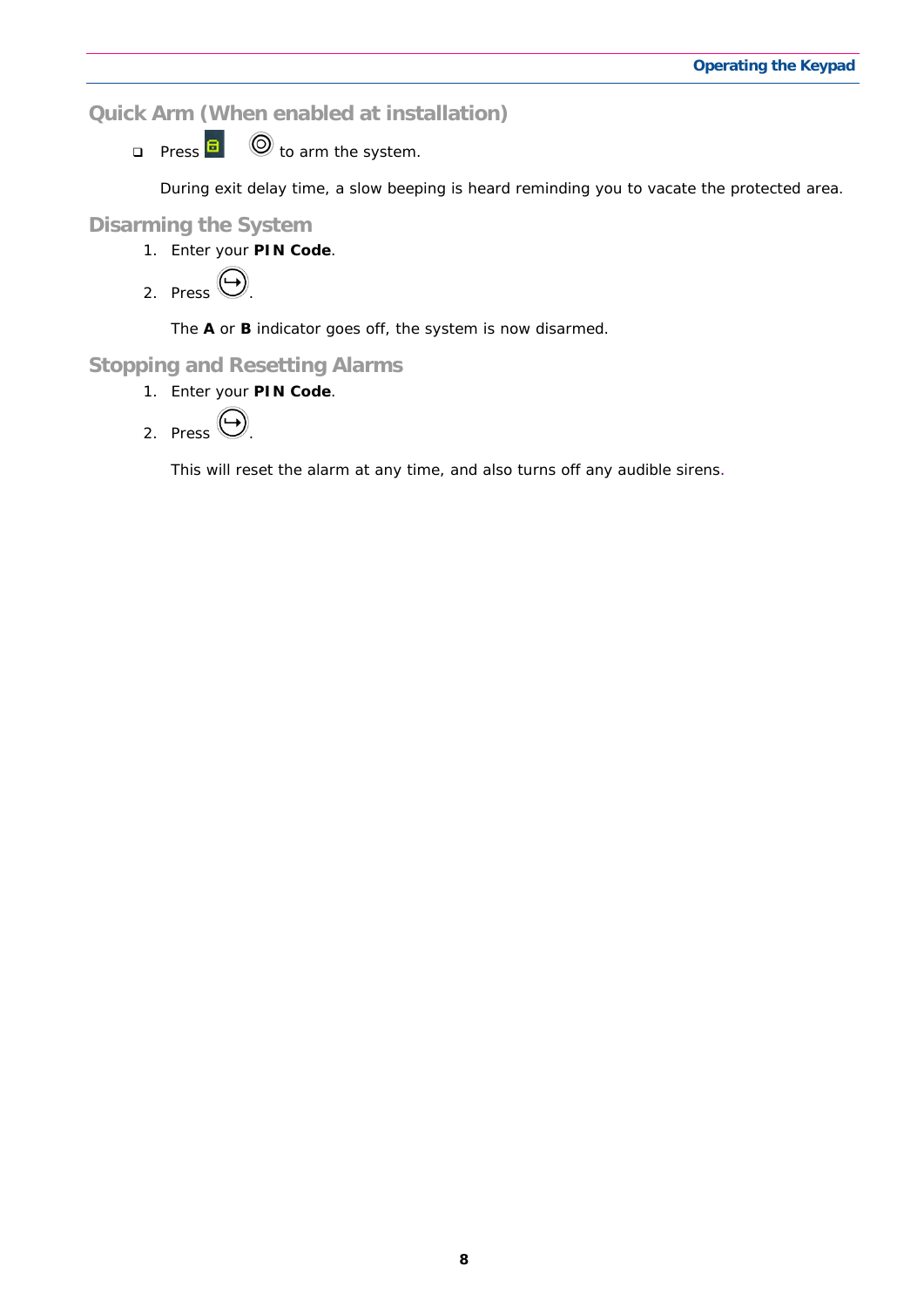## **Arming the System While Staying Home**

#### **Arming the System in Stay Mode**

This type of arming is used when people are present within the protected area. At nighttime, when the family is about to retire, perimeter zones are protected, but not the interior zones. Consequently, movement within the interior zones are ignored by the system.

1. Enter your **PIN Code**.

```
2. Press .
```
(Should be configured by installer)

The following text will show on the keypad screen to indicate the system is armed in stay mode:



**Stay Armed A** – for Area A, and **Stay Armed B** – for Area B.

#### **Quick Stay**

**D** Press **the Stay Arm** the system.

During exit delay you can leave the premises. If you wish to stay, or you don't want anybody

to enter the protected premises, you can cancel the **Entry/Exit** delay by pressing the key.

When the slow (Exit) beeping stops, the system then becomes immediately armed.

The following text will show on the keypad screen to indicate that the system is armed in **Stay Mode**:



**Stay Armed A** – for Area A, and **Stay Armed B** – for Area B.

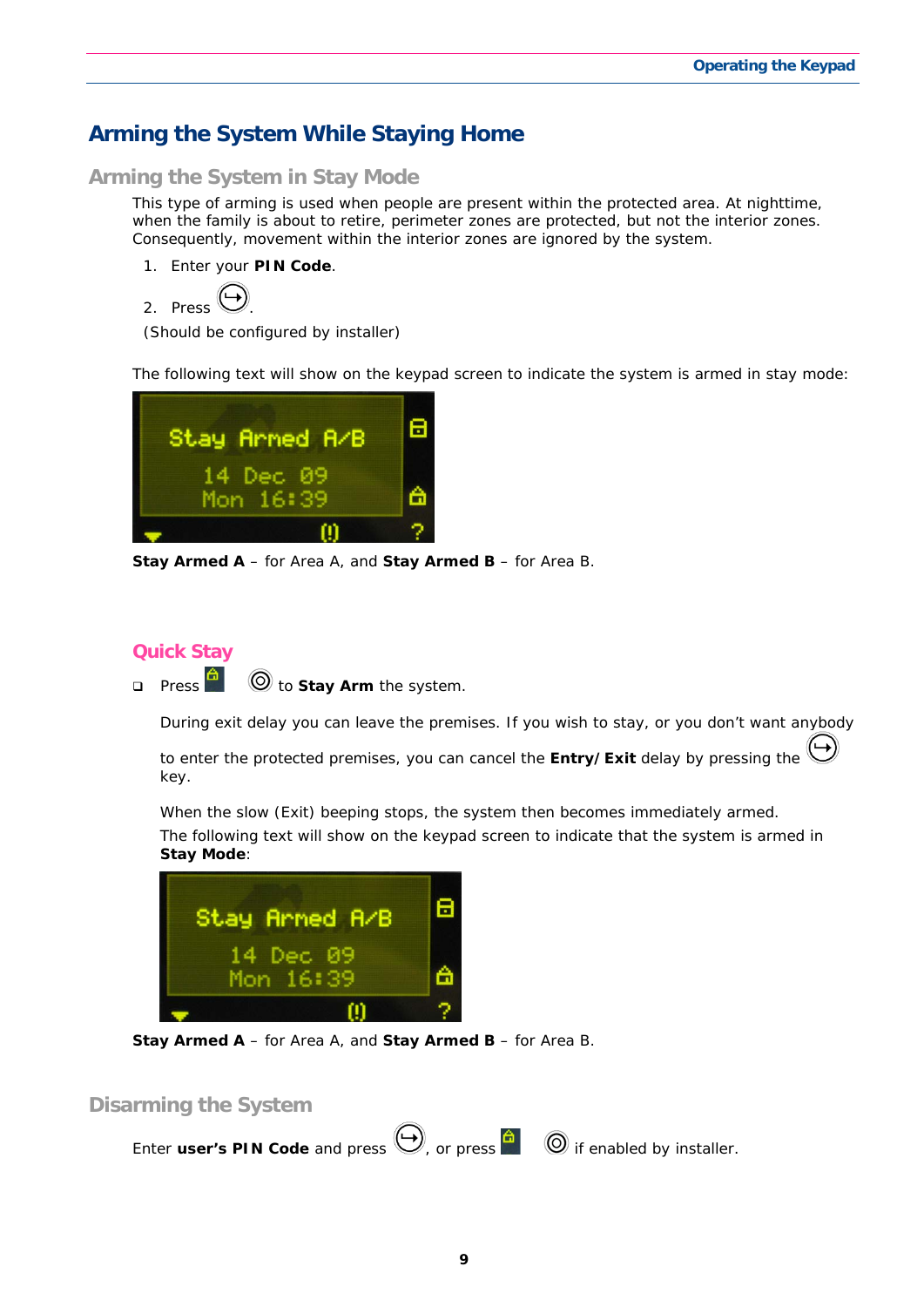#### **How to Arm Partitions**

The protected area can be grouped into 2 separate partitions (**A** or **B**). The system can be grouped for User's convenience to separate, in a business environment, the offices from the warehouse area, or in a private residence, the house from the garage or workshop, etc.

#### **To Arm partition A enter, user PIN Code for partition A**

#### **To Arm partition B enter, user PIN Code for partition B**

**Note**: to Arm a partition with a **PIN Code,** see page 7 "How to arm the system before exit".

During exit delay you can leave premises. At the end of the procedure, the following writing lights up at the screen to indicate that the system is armed:



**Armed A** – for Area A, and **Armed B** – for Area B.

To disarm partition, see "Disarming the System" on page-8.

#### **How to Bypass Zones**

Bypass any zone that cannot be closed. You can bypass selected zones prior to arming. It is also used to temporarily exclude a faulty zone from service which requires repair.

To bypass a selected zone, press the  $\bigcirc$  button, which is assigned by default to perform the <**BYPASS**> function, enter the Zone Number you want to Bypass then press  $\heartsuit$ . To Exit the

Bypass mode, press .

The  $\leq$ **BYPASS**> function can be assigned to any of the following buttons  $\bigcirc$   $\bigcirc$   $\bigcirc$   $\bigcirc$   $\bigcirc$ 

Another method to bypass is by entering MENU screen  $\bigcirc$  and scroll down until the bypass option.

**Option 1:** 

BYPASS At this case the **(default)**

Button assigned to operate bypass.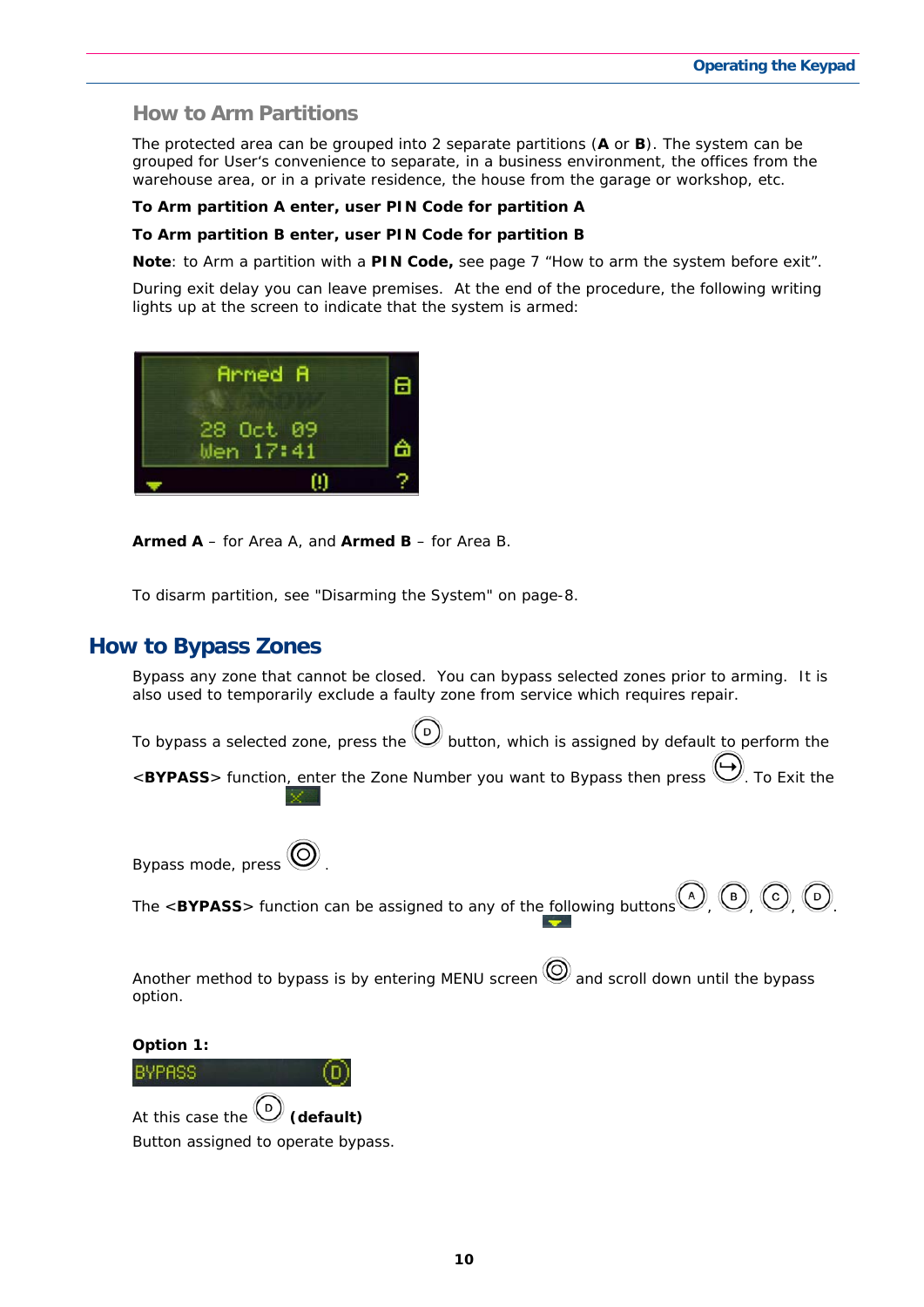| Option 2:<br><b>MENU:</b><br>$\overline{\phantom{a}}$                                                                                           |
|-------------------------------------------------------------------------------------------------------------------------------------------------|
|                                                                                                                                                 |
| <b>Arn</b><br>Stay<br>Bypass<br>Chime<br>Memory View                                                                                            |
| <b>ZONE BYPASS</b><br>8<br>6<br>7<br>2<br>з<br>5<br>Zone<br>Enter the zone number (e.g. 01, 05, 12) one or more zones.                          |
| $\vert 0 \rangle$<br>日                                                                                                                          |
| To see which zones are in bypass mode, press $\bigcirc \hspace{-3.5mm} \circ$ or $\bigcirc \hspace{-3.5mm} \circ$                               |
| To reset bypassed zones, press <bypass>, enter zone number (example, 07, 13)<br/><math>\omega</math></bypass>                                   |
| To see that the zones removed from bypass mode, press $\bigcirc \hspace{-3.5mm} \circ \hspace{3.5mm} \circ$ or $\bigcirc \hspace{-3.5mm} \circ$ |
| <b>NOTE:</b>                                                                                                                                    |

**Disarming the Runner alarm system will automatically un-bypass most zone (24Hr zones Must be Manually un-bypassed – See 'To reset bypassed zones' above).**

## **Using Chime (If enabled at time of Installation)**

A Chime (Day) zone is a detector that announces a Chime (Keypad Beeps) during the Disarmed state of the Runner system and can a fully Armed (Alarming) zone when the Runner system is armed. It can be programmed to operate a buzzer or light to let you know you have a visitor.

To disable the Day (chime) zone, press  $\bigodot$ . The Keypad screen will Indication that Chime is Disabled: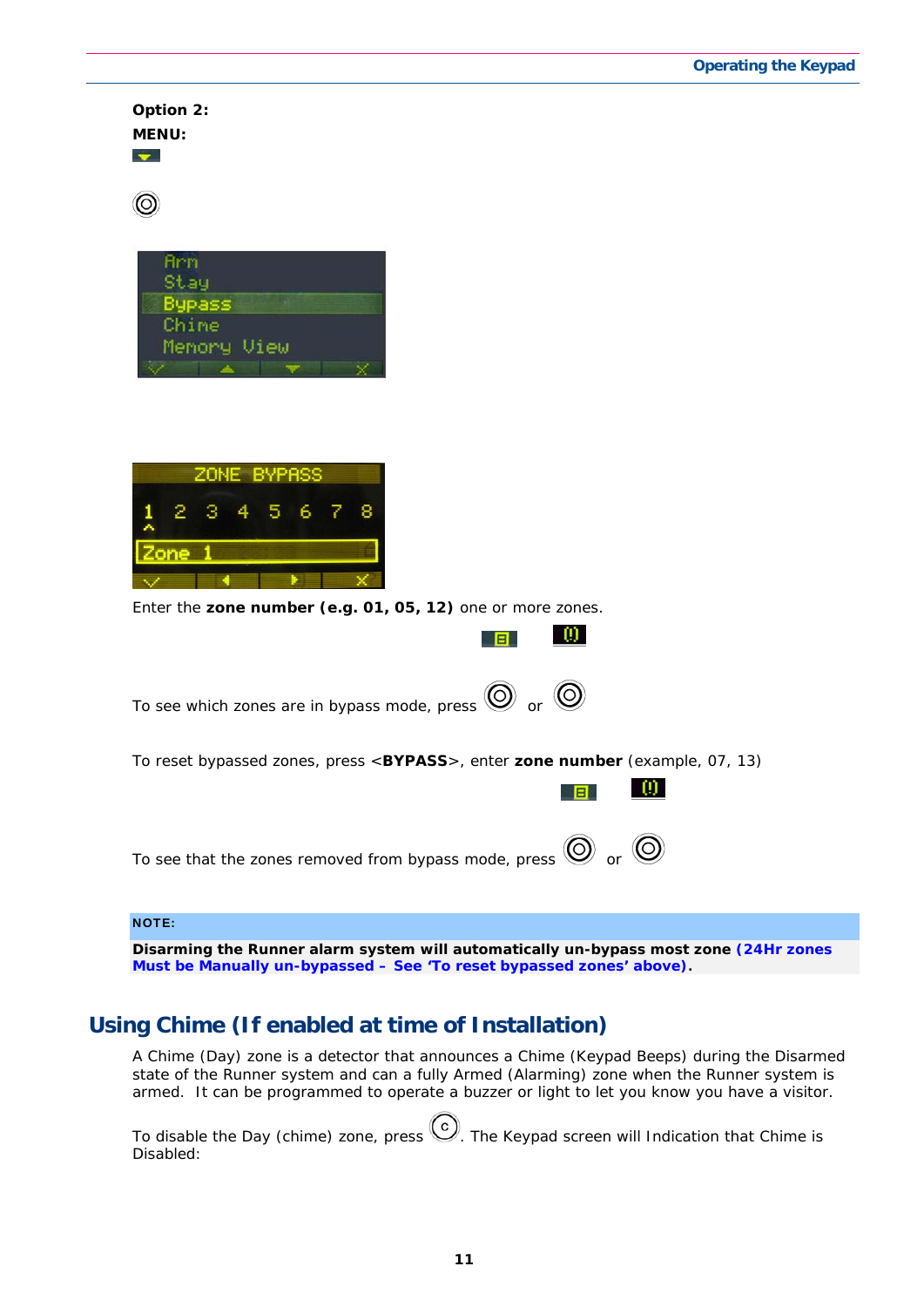



## **Emergency Alerts**

These three special key functions are best programmed by your installer to suit your individual needs. They are used most commonly during Emergency situation.

These are "**PANIC**", "**FIRE**", and "**MEDICAL**" alarms.

**How to initiate Panic** 

**Press simultaneously keys**  $\bigodot$  **and**  $\bigodot$ 

**How to initiate Medical Alarm** 

**Press simultaneously keys**  $\bigcirc$  and  $\bigcirc$ 

**How to initiate Fire Alarm** 

**Press simultaneously keys**  $\bigcirc$  and  $\bigcirc$ 

### **Generate Threat or Duress**

If you are compelled to disarm the system under threat, you must enter the duress digit before the user's code to activate the automatic dialer. The duress digit shifts up your usual code by one digit. If your code is 345 and 8 is your duress digit, than entering 8345 modifies your code. The modified duress code disarms the system in a normal way, but at the same time activates the dialer silently to report a "duress event" without arousing suspicion. (For details ask the installer).

### **System Messages**

When viewing the memory events at the keypad by the **MEMORY** function available by pressing

**START COMPANY** 

the  $\odot$  Options button and scrolling the Options Menu by using the  $\odot$   $\odot$ . The first thing that is always displayed is the system messages. The first 'Memory' screen will display any current 'System Faults'. If there are no system faults, the screen will say 'No Current Faults'. Otherwise, the screen will display any current faults that may be active at that time. Pressing the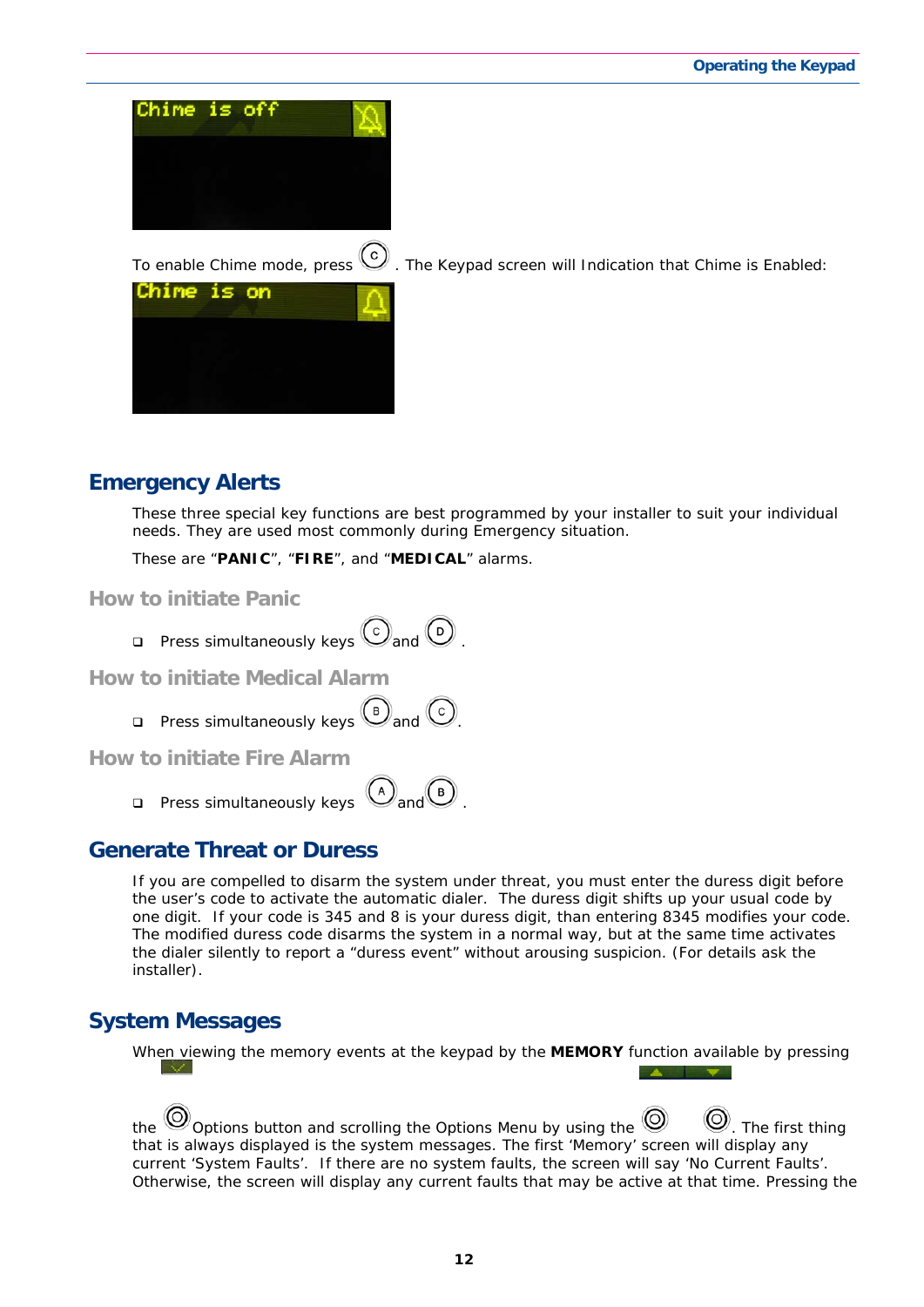

## **Special indications**

OLED Keypad has special indications, to indicate current troubles, or current status of the system.

If on the main screen of the keypad, there is a following icon  $\bigotimes$  then, by pressing on the button below, will show the current status of the control panel, it will show open zones, bypassed zones, and any informative data of the control panel. If on the main screen of the keypad, there is the following

日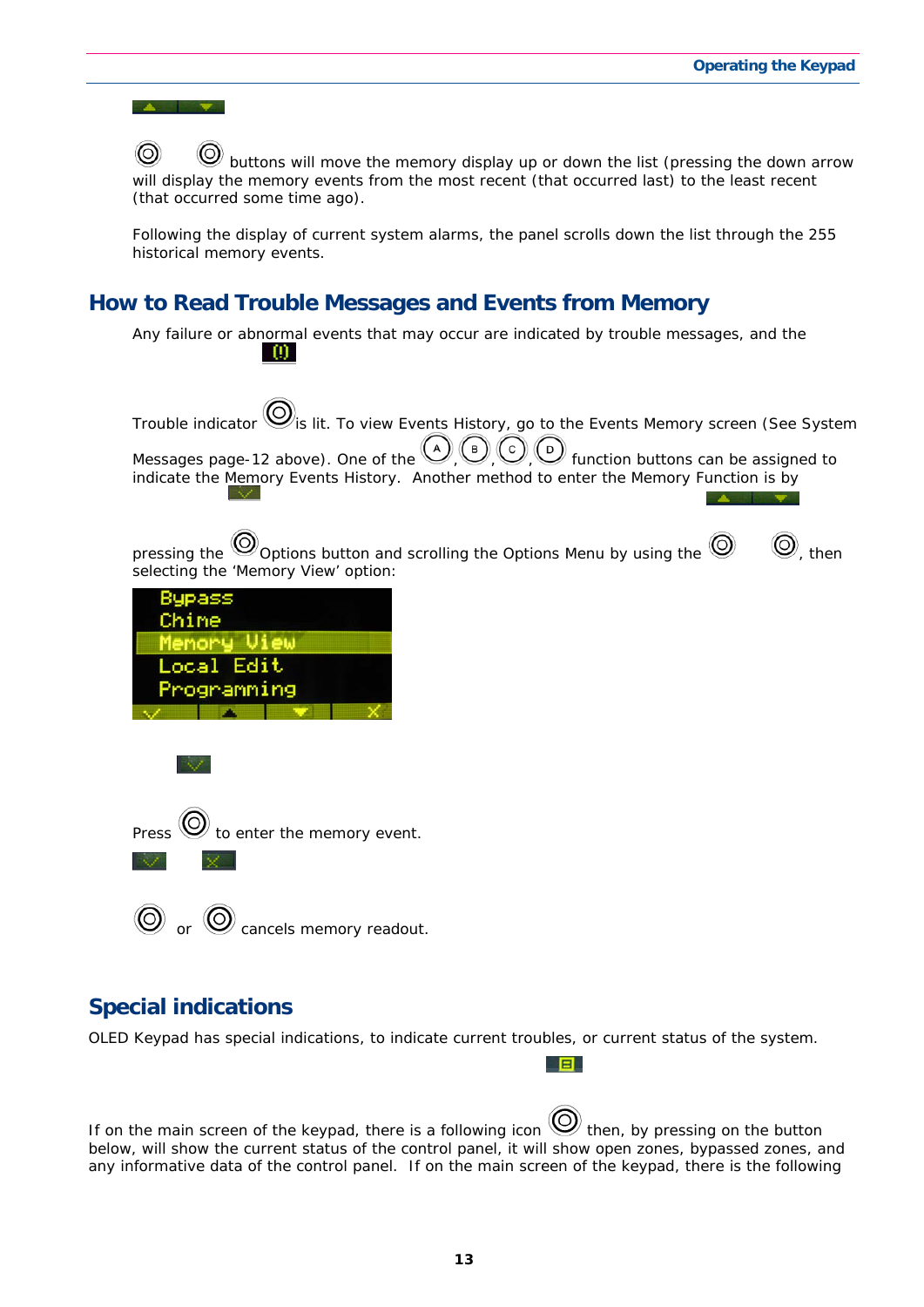



A second press on this 'Help' button will exit to Help screen.

### **How to Control Outputs and Devices**

The keypad enables you to control external devices, such as an air-conditioner or heater. To turn-on or turn-off a device:

1. Press **<CONTROL>.** 

The Control function must first be assigned to one of the following buttons (See 'Button Assignment' page-21):  $(A)$  (B)  $(C)$  (D)

2. Press the **number of the device**.

This activates or deactivates the selected device.

The display will change to indicate the Outputs Status. The screen Digits 1 to 8 will turn on to indicate which Output is in the On state. or will turn-on for each of the devices that are ON.

- 3. Press the **device (Output) number (using the keypad buttons)** to turn the device off.
- 4. To Exit the Control mode, press  $\bigcirc$  or let the screen Time-Out after 1 minute.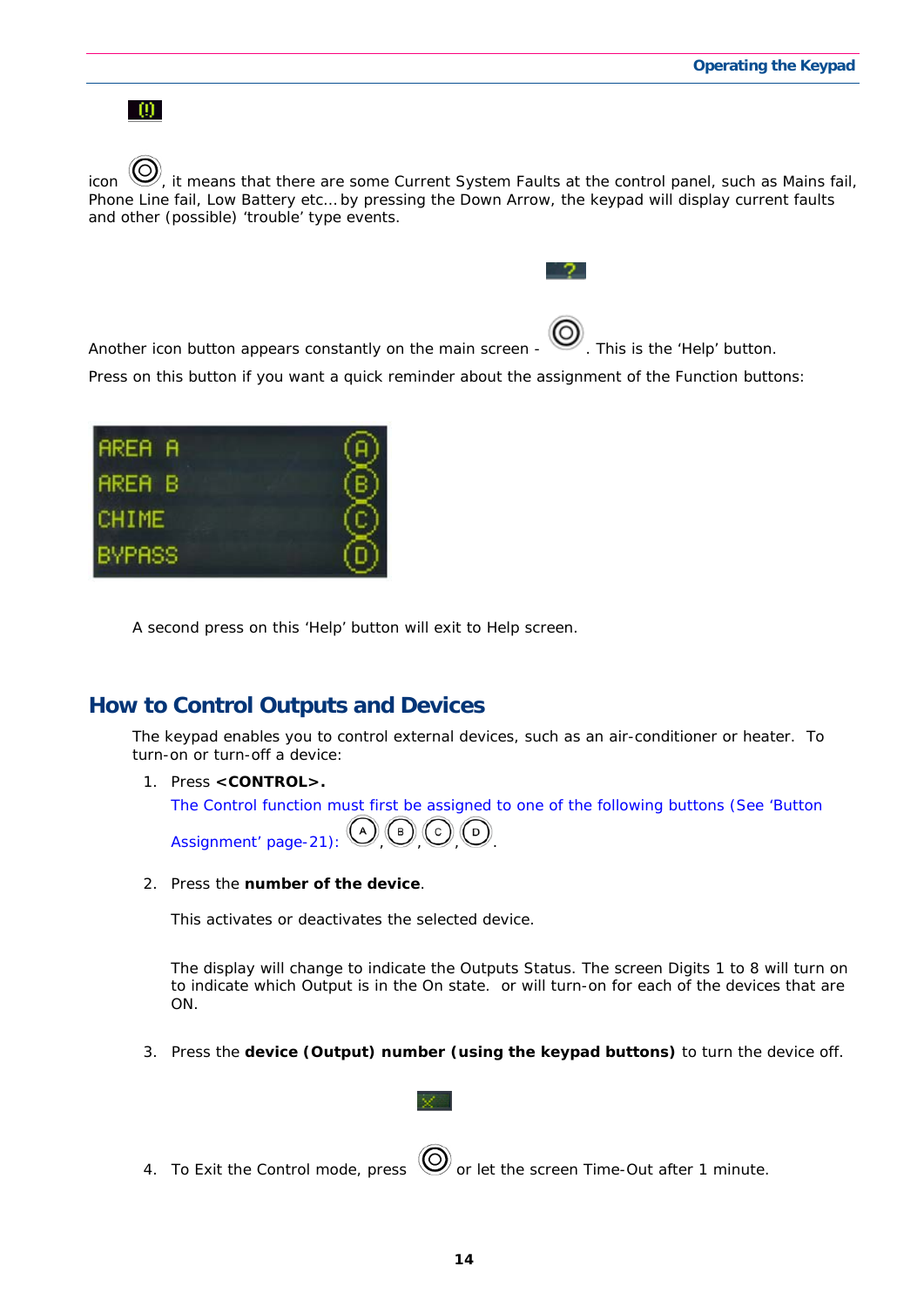#### **Entering the User Program/Client Mode**

There are 2 levels of program mode, **CLIENT** mode and **INSTALLER** mode. Normally the installer gives you access to the **CLIENT** mode so that you can add, delete, or change the user codes. If you request it, your installer can provide you with access to the INSTALLER mode as

well. To get into CLIENT mode provided the system is NOT armed, Press **enter Master** 

**code** and .

If you get a single long beep at this point, it means your code cannot access Program mode.

#### **How to Exit Program Mode**

To exit out of program mode press  $\bigcirc$  and  $\bigcirc$ 

### **How to Change or Add Codes**

#### **About Master Code and the User Code**

The factory default master code (123) is intended as a preliminary control of the alarm system. After Runner panel is installed and put into service, the code can be changed to any code known to the Master user. The Master user can define up to 100 user codes. To limit access rights, the holder of the Master code can ask the installer to define several User profiles.

Access rights are listed below:

- □ User code has Area A and/or B permission
- □ User code can arm and/or disarm an area
- □ User code can arm and/or disarm an area in Stay mode
- □ User code can change its code
- □ User code can change other user's code
- □ User code can Operate control Functions
- □ User code can change dialer telephone numbers
- □ User code can alter the real time clock
- User can answer an incoming call and start up/down load sessions
- □ User can allow access to installer program mode from client mode.
- □ Initiate Walk-test mode.

#### **How to Change the Master Code**

While in CLIENT mode (see page-14), Press  $\bigcircled{2}$  1  $\bigcircled{1}$   $\bigcirc$ , then use the numeric keys to

enter your new Master code followed by  $\bigcup$  to save your new code. The code can be any combination of **1 to 6** digits. **Ensure that you remember your new code. If you forget your new code, you will need to arrange for an installer to come and reset the code for you** 

**which will incur a service call charge.** The new code is displayed on the screen. Press and  $\bigcup$  to exit Client programming mode.

**How to Add or Change the User Code** 

| While in CLIENT mode (see page-14), press $\bigcirc$ 1 $\bigcirc$ then the User number (i.e.: user 2 |
|------------------------------------------------------------------------------------------------------|
| through to 100 of the system) W. Using the numeric keys, Add or Change the PIN Code for              |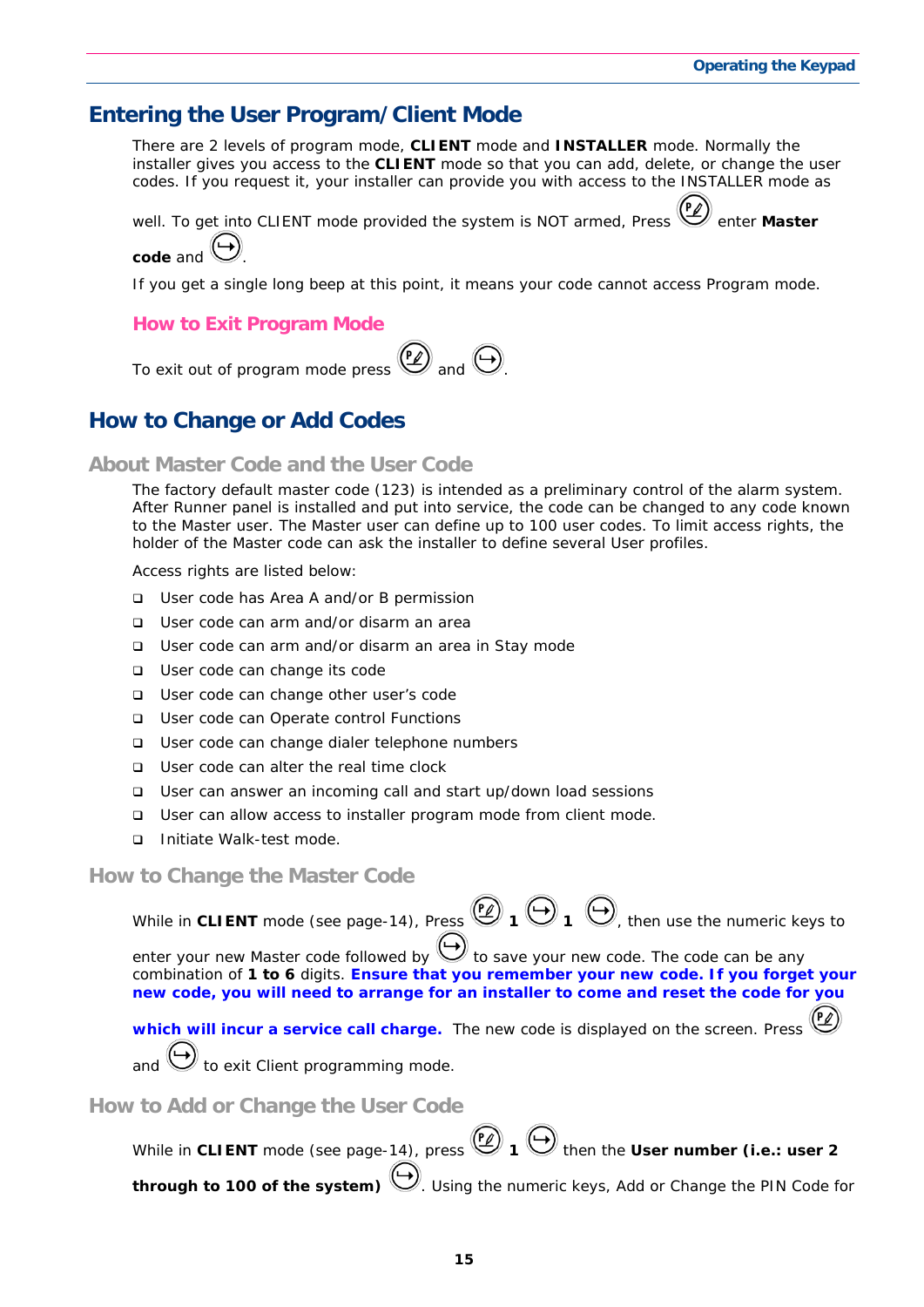that use, then press  $\bigcup$  to **save** your new code. The PIN Code can be any combination of **1 to 6** digits.

Note that entering a new PIN Code will delete the old code.

Repeat the procedure for all users.

Press  $\left(\frac{P}{P}\right)$  and  $\left(\frac{P}{P}\right)$  to exit Client Programming mode.

**How to Delete the User Code** 

While in CLIENT mode (see page-14), press  $\bigcirc$  1  $\bigcirc$  then the User number (i.e.: user 2 **through to 100 of the system)**  $\vee$ . The code will be displayed on the screen. Press delete the existing User PIN Code.

Press  $\bigoplus$  to **save** the change. Press  $\bigoplus$  and  $\bigoplus$  to exit Client Programming mode.

## **Adding/Changing Telephone Numbers**

Your panel accepts up to eight (8) phone numbers, each can be up to 16 digits. Your panel can be programmed to dial all or any of these numbers depending on the event which have occurred. *(The eight (8) phone numbers are at program address* P181E 1-8E*).* 

While in **CLIENT** mode (see page-14), key in the following sequence **P181E 1E** 

(The address for telephone number 1), the existing number is displayed on the screen of the

keypad. Using the numeric keys, enter the <**NEW TELEPHONE #>** then press .

At any time you can enter in the address for the telephone number just to view the currently

programmed value. Press  $(2)$  and  $\bigcup$  to exit Client Programming mode.

**For example, P181E 1E= PH # 1, P181E 2E = PH# 2, P181E 8E = PH# 8, etc.** 

### **How to set Time and Date**

The alarm system has an internal clock that may be used to automatically Arm or Disarm the alarm or turn Outputs On or off. It is also used to identify when events occurred in memory via the keypad display. If you need to change the Time & Date, it must be done from the **CLIENT** mode (see page-14). To change the Time & Date;

 $\text{Press} \overset{\text{(P)}}{\rightarrow} \text{26} > \bigoplus_{< 1} \bigoplus_{< HHMM>} \bigoplus_{< HHMM}$ 

Where  $HH = H$ our in 24 Hour Format and MM = Minutes

 $\text{Press} \rightarrow \text{P26} > \bigoplus_{24} \bigoplus_{24} \bigoplus_{14} \bigoplus_{14} \bigoplus$ Where 1-7 = the current day of the week (where  $1=$  Sun,  $2=$  Mon  $3=$  Tuesday,  $7=$  Sat, etc.)

Press  $\overset{(P)}{\triangle}$  <26>  $\overset{(P)}{\triangle}$  <3>  $\overset{(P)}{\triangle}$  <DDMMYY>  $\overset{(P)}{\triangle}$ Where  $DD = 1-31$  current date, MM= months  $1-12$ , YY = year 00-99

#### **How to start Walk Test Mode**

While in **CLIENT** mode (see page-14), a User with the proper authority can start the walk-test mode. This special mode is used to check if the detection devices connected to the system are functioning when you walk in front of them. In Walk Test Mode, the keypad will continually beep and if you activate a detection device, the keypad display will continue to show the zone number of that device. This test function will allow one person to trigger every detector connected to the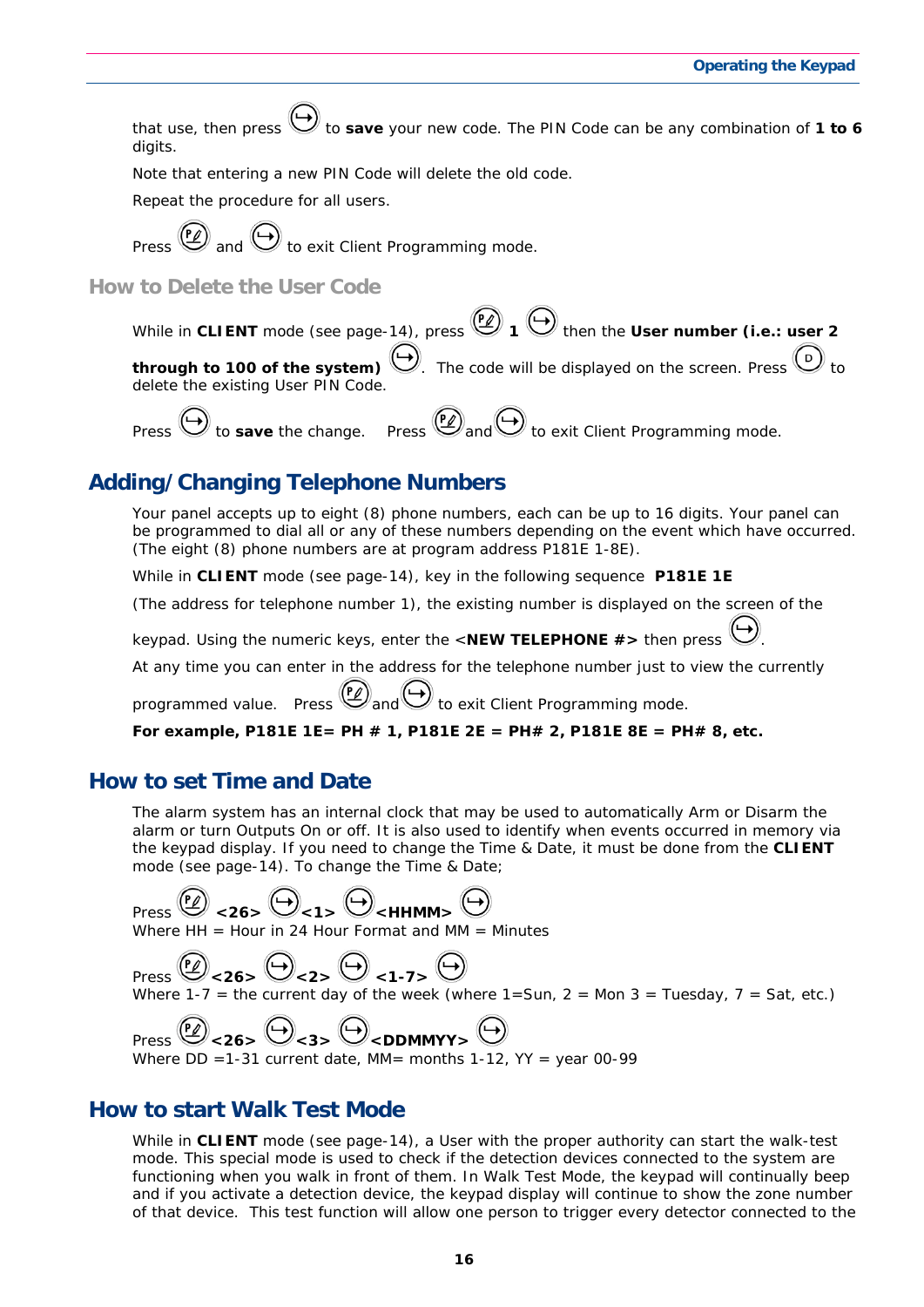alarm then return to the keypad to verify the operation. On terminating Walk-test mode, the test results are put into the memory buffer so they can be viewed at a later time.

You can start Walk-test mode while in CLIENT mode (see page-14), press

and the keypad buzzer beeps at 1-second intervals.

Next, trigger every detector connected to the panel then return to the keypad and all of the zones that were triggered will be displayed on the keypad.

To terminate Walk-test mode press  $\bigcup_{k=1}^{\infty}$  the keypad stops beeping. To exits CLIENT mode,

press  $\bigcircled{9}_4$  times until the screen says 'Exit Program Mode', then press  $\bigcircled{9}_4$ 

#### **How to Answer an In-Coming Call**

From time to time your installer may need to access the alarm from a remote PC to make changes to the programming of your system and for security reasons they may have configured the alarm so that an authorized person on-site is required to make the alarm system answer the in-coming call. This option is only available in CLIENT mode (see page-14).

If the panel is not configured to answer in-coming calls, the user can force it to answer the call by **pressing and holding** down the 'Control' function button (that has been manually assigned to the '**CONTROL**' function), **followed very quickly by holding down the digit <9>**. This forces the panel to answer the call immediately. For this function to work, the phone line must be ringing at the time and there must have been at least two rings before pressing the buttons.

Provided the line connected to the alarm was ringing at the time, the panel now answers the call and allows a remote PC connection.

Control button can be one of the following buttons:  $\bigcirc$  ,  $\bigcirc$   $\bigcirc$   $\bigcirc$   $\bigcirc$  (See Button Assignments on page-21).

### **Using the Remote Command Control**

Another powerful feature available from your alarm is Command Control. This feature is a remote control facility which allows valid users to access the panel via a standard touch tone telephone and check or changes the Arm/Disarm status of each of the areas, operate each of the eight outputs or turn on an optional Microphone.

The Command Control feature is only available on panels fitted with a Voice board. The Voice board provides voice prompts to guide you through Command control operations.

Please talk to your installer to find out if all or any of these options are available on your alarm.

To perform any of the Command Control features you must first ring the phone number which the panel is connected to. The panel may be set up to answer after a specific number of rings or it can be set-up to use a fax defeat option. Either way, when you ring the phone number and the panel answers the call, the first thing you hear over the phone is a two seconds burst of modem tone. After this tone stops, you must enter the access code assigned by your installer which is associated with the Command menu option you wish to access. *Remember that the code you enter determines which menu option you access*. If you miss the pause, the panel repeats the modem tone and then pauses again for 5 seconds looking for your access code. This process is repeated four times before hanging up, if no valid code is received. When entering codes or other information in Command Control the "#" key acts as a "*Clear*" button.

When you have entered the required 4-digit access code the panel replies with the status message associated with the Command Control function you have accessed. For example, let's say we have a code of "2045" to allow Arming & Disarming of Area A. Once the code "2045" has been received, the panel checks the current status of Area A and replies with the preprogrammed voice message relating to that status. For example, if Area A is armed, then the Armed message is sent, if Disarmed then the Disarmed message is sent.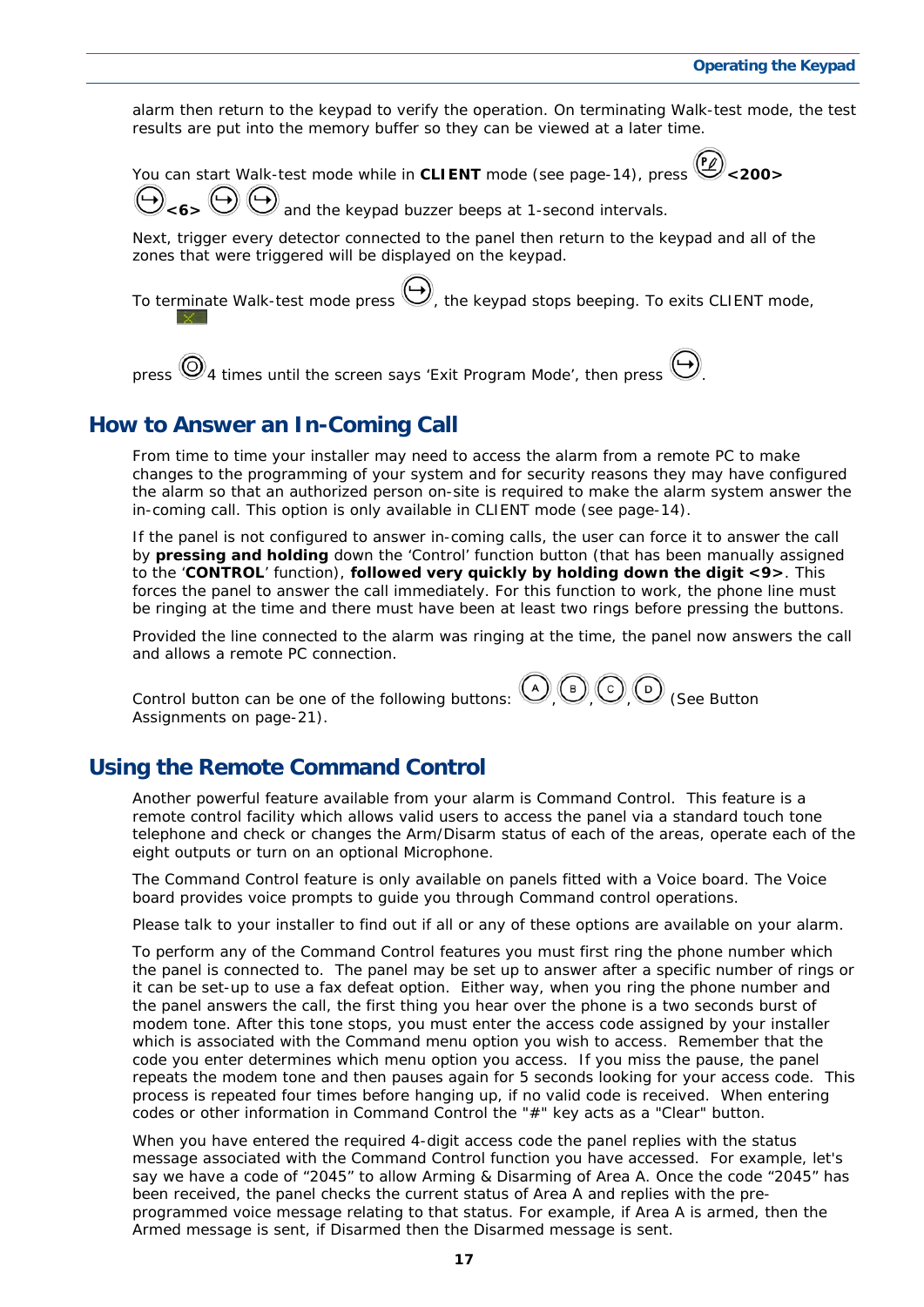Once the status message has informed you of the actual state of the system, you can use the "\*" key to toggle the option on & off or Arm and Disarm, e.g. in our example above, code "2045" accesses Area "A" arming or disarming.

Assuming the status message we received was "*Area A alarm is Armed" If* we press the "\*" key, Area "A" is Disarmed and we would receive a status message "*Area A alarm is Disarmed" (or whatever message is programmed in the Voice Board by the installer).*

While you are on-line with the panel, you can move between menu options by entering the code of the option you want to control. Assuming there was a code of "4321" programmed to control outputs. After having used code "2045" to control the Arm/Disarm status of Area A, we first press the "#" button to reset all previous entries. Then we can enter the digits "43215" (that is "4321" as the code to control outputs and "5" to select output #5). The current status of output #5 is given either by the voice message or the appropriate tone and then the status can be changed with the "\*" button on the remote telephone.

#### NOTE:

**For output control, you must enter the 4 digit code, for example, 4321 followed by the output number you wish to control, in this case 5.** 

At any stage, if you enter in an incorrect code you can press the  $H$ " button on the remote telephone to clear all code entries and then start again.

To turn on the optional Microphone (only available if the Voice Board is fitted) you must enter in the appropriate code for Microphone Control followed by the "\*" button. To turn the Microphone off, you simply press the "\*" button again.

To end a Command Control session, simply hangs up the phone. The panel is monitoring the phone line at all times and 15 seconds after your last key press, it automatically hangs up the line. This 15-second timer is active during the whole command control process, so a period of 15 seconds without a key press causes the panel to hang-up.

#### **Using Local Command Control**

If a command control code for outputs is programmed and the output/s are allowed to be locally

controlled from the keypad, then entering the 4 digit code at a keypad followed by  $\bigvee$ , will take the keypad screen back to normal mode but you will be able to press keypad digits that correspond to the Output number you want to control. When you press the digit for the Output Number, the Output will operate and the screen will change and show a '\*' for each digit (Output

Number) you press. To Exit the Local Command Control mode, you can either press the button or you can let the keypad Control Mode to Time-Out (1 minute) and return to normal mode.

This feature works the same way as "Directly Controlling an Output", with the difference being that you require a code to access this function.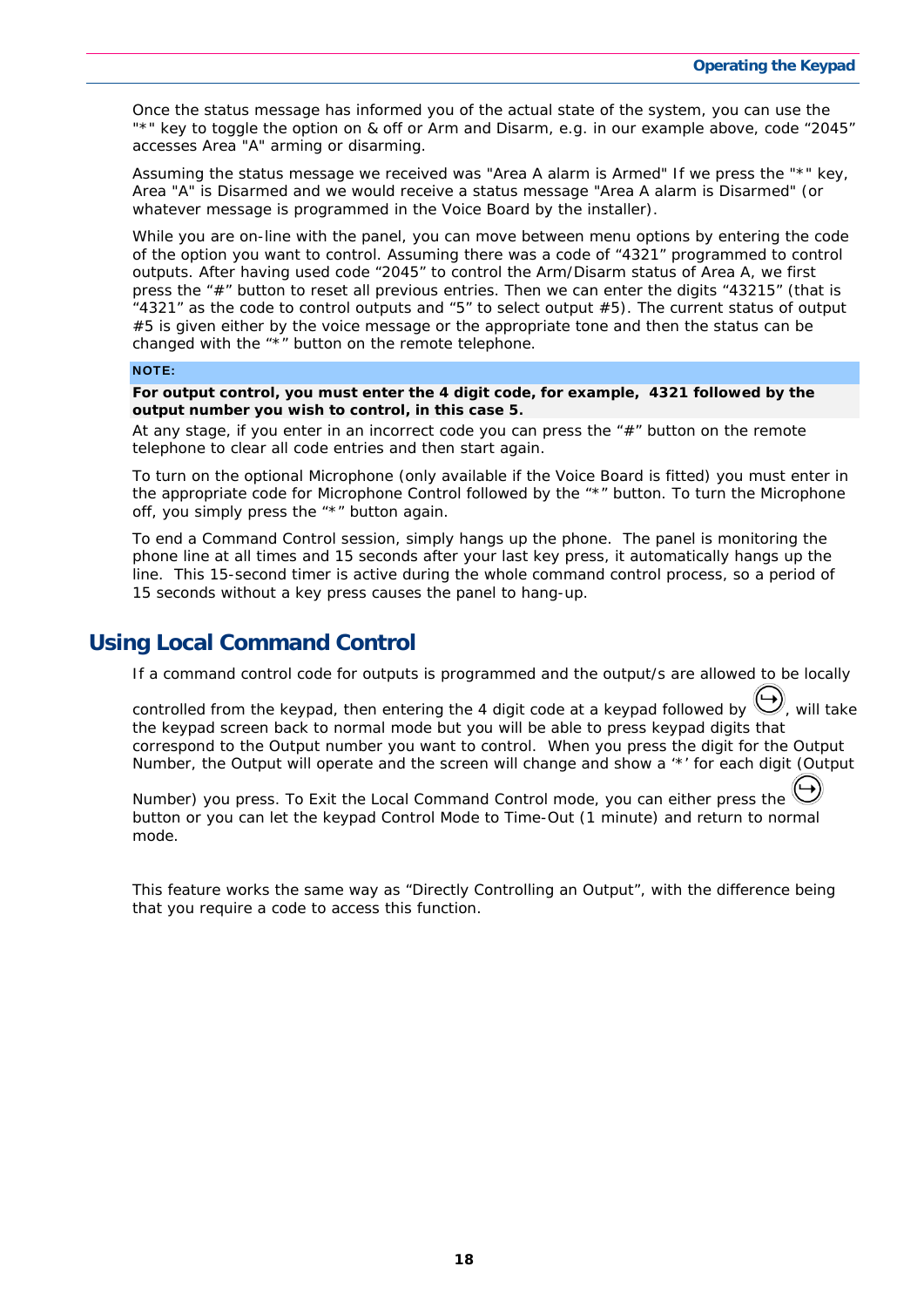## **OLED Keypad in Local Edit Mode**

The Local Edit Program Mode allows the customisation of the "System Name" (the name displayed during idle mode at the keypad), "Zone Names" (the text that appears on the keypad when a zone is unsealed), "User Names" (the User name is displayed when viewing arm/disarm events in memory mode), "Area Names" (the Area name is displayed when viewing arm/disarm events in memory mode) and "Output Names" (the Output name is displayed when viewing Output On/Off events in memory mode).

**Accessing Local Edit Mode** 

To enter Local Edit Program Mode, Press <MENU>
<br>
Moder and scroll down ▼ until Local Edit option:

 $\rightarrow$ 





 $\sim$   $\sim$ 

The first option that you will see is **Keypad Number**. To view other options, just scroll up or



### **Changing Keypad Number**

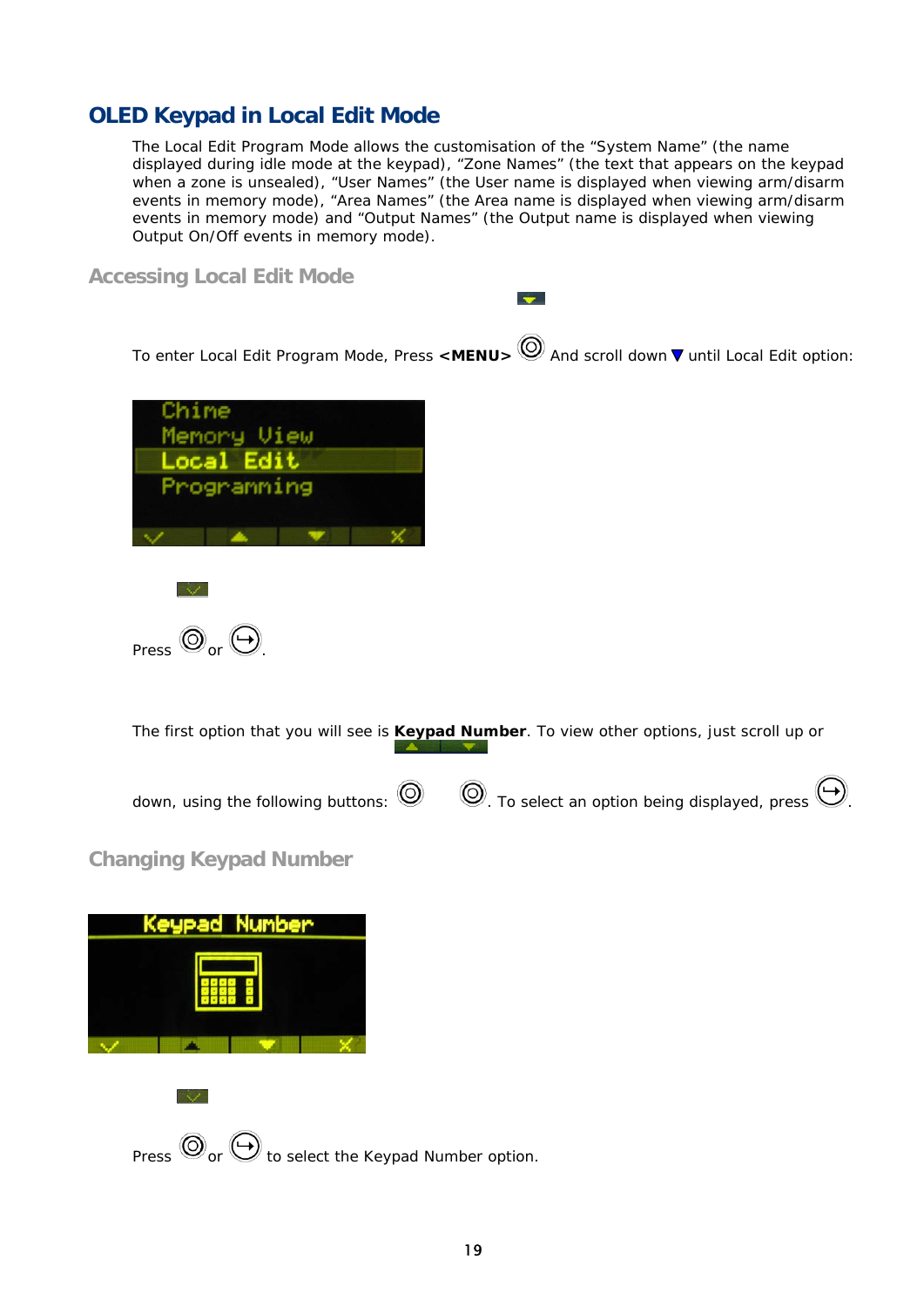| Keypad Number                                                                                    |  |  |
|--------------------------------------------------------------------------------------------------|--|--|
|                                                                                                  |  |  |
|                                                                                                  |  |  |
|                                                                                                  |  |  |
| Type the desired Keypad Address Number and press $\bigcircledcirc_{\text{or}} \bigcircledcirc$ . |  |  |

#### **Edit Names from Local Edit Mode**

The Local Edit mode, allows you to edit names of **Panel, Users, Zones, Areas and Outputs**.

|                                           | From Local Edit Mode (see page-18), use the following buttons to display the desired option:            |
|-------------------------------------------|---------------------------------------------------------------------------------------------------------|
| $^{\circ}$                                | . To select the option being displayed, press $\bigcirc \hspace{-3.5mm} \circ \bigcirc$ or $\bigcirc$ . |
|                                           |                                                                                                         |
| Use the following buttons<br>Number, etc. | to select desired item # such as User Number, Zone                                                      |



For example, the following screen shows the name edit option of Zone names.

| Zone 1 | Zone |   |  |
|--------|------|---|--|
|        | A.2  | ⊟ |  |
|        |      |   |  |

To choose either Upper Case (Capital Letters) or Lower Case (small letters):

## Press<sup>**I**O</sup>

fla.

Use the alphanumeric buttons to type the name (like typing a text message).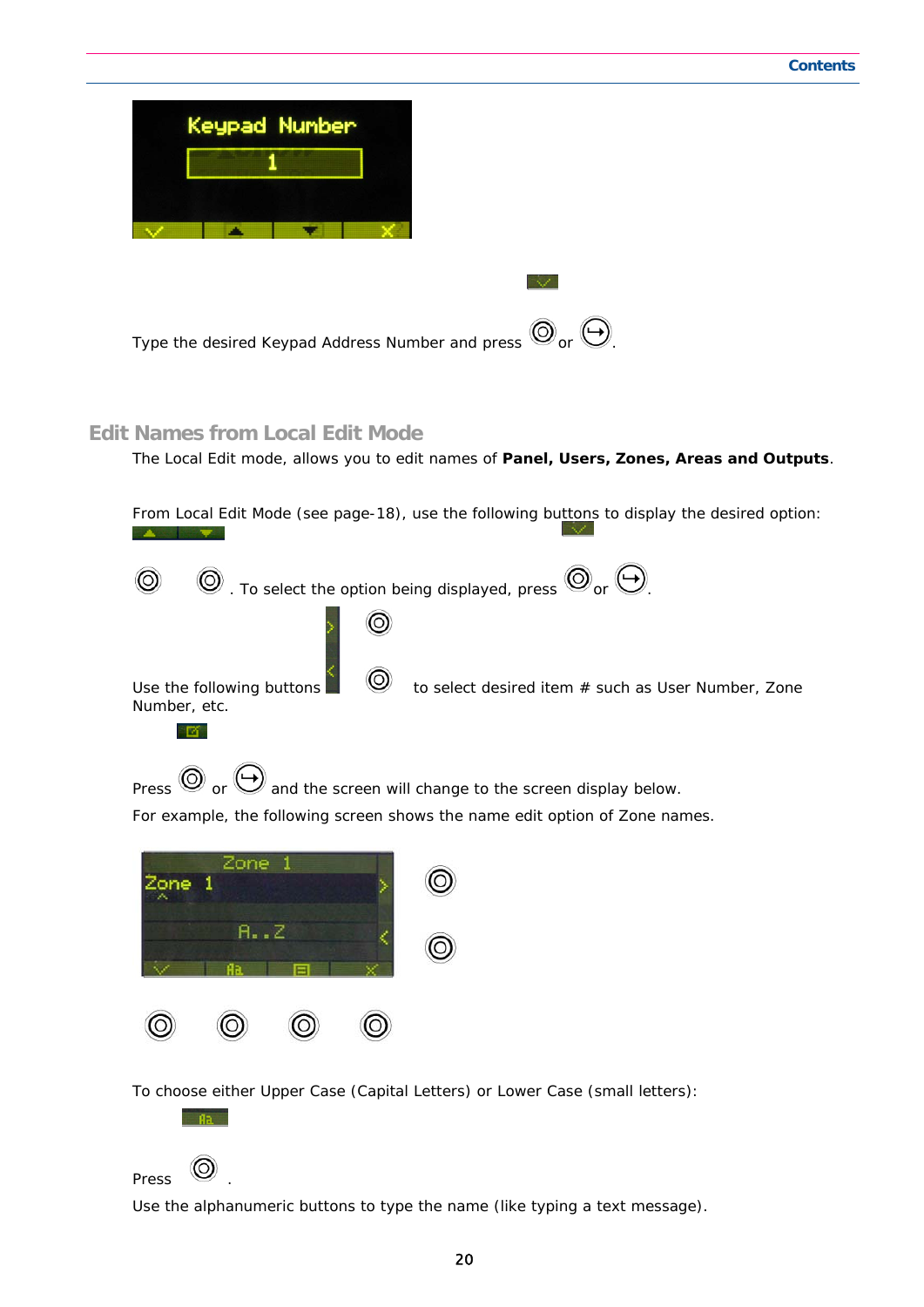| ▼Button $#$ | 1st Press | 2nd Press | 3rd Press | <b>4th Press</b> |
|-------------|-----------|-----------|-----------|------------------|
| 1           | space     |           |           |                  |
| 2           | A(a)      | B(b)      | C(c)      | 2                |
| 3           | D(d)      | E(e)      | F(f)      | 3                |
| 4           | G(g)      | H(h)      | I(i)      | 4                |
| 5           | J(j)      | K(k)      | L(1)      | 5                |
| 6           | M(m)      | N(n)      | O(0)      | 6                |
| 7           | P(p)      | Q(q)      | R(r)      | 7                |
| 8           | S(s)      | T(t)      | U(u)      | 8                |
| 9           | V(v)      | W(w)      | X(x)      | 9                |
| 0           | Y (y)     | Z(z)      | 0         |                  |

Use the following buttons to move the cursor Left or Right:



#### NOTE:

**Use the same method to edit all other names:** Panel Name, User Names, Zone Names, Area Names and Output Names.

**Button Assignment** 



This feature allows you to customise the preset function buttons  $\bigodot$  (B)  $\bigodot$  (O), so that they start to operate the functions you desire them to have.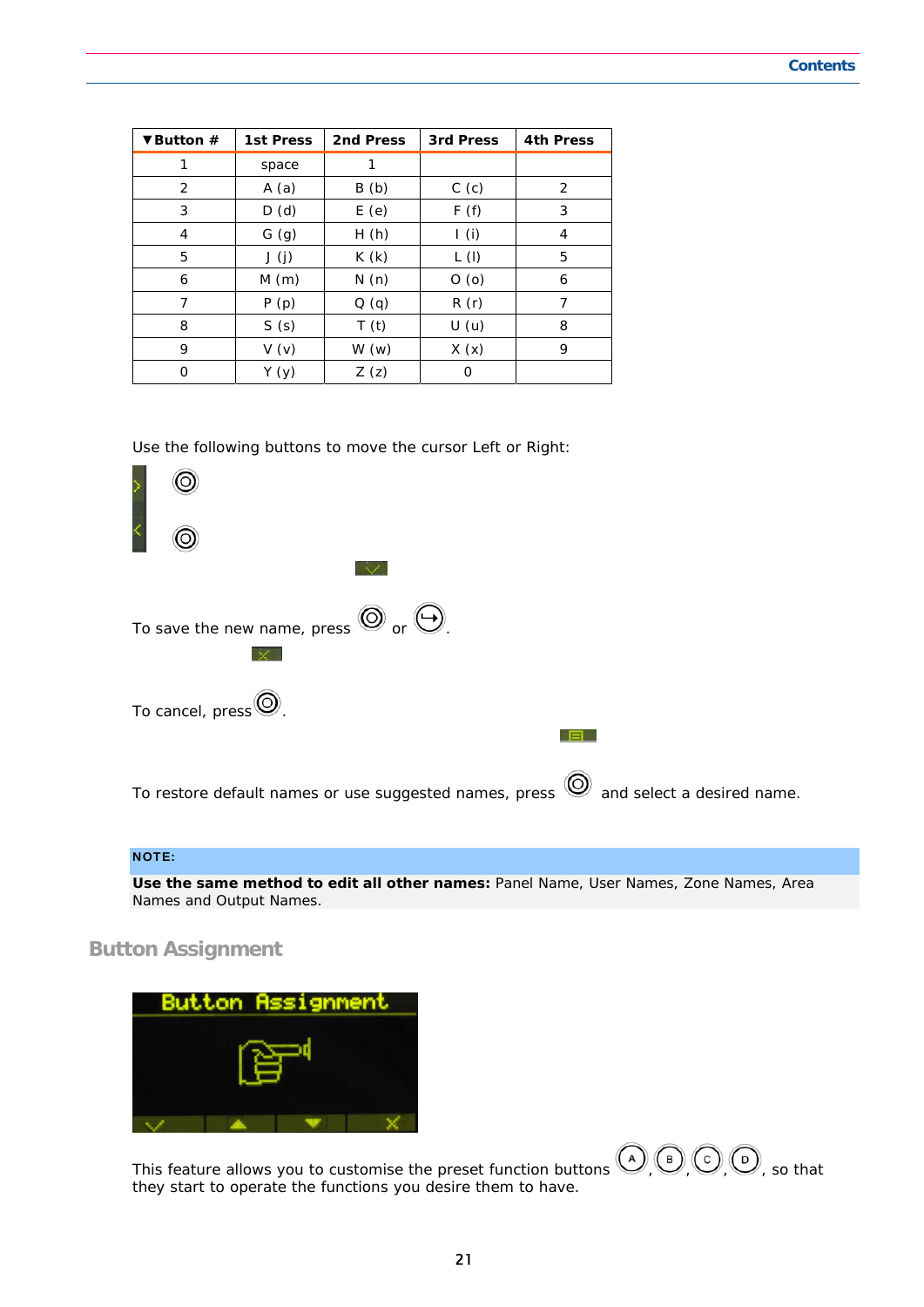

The above screen shows the **default** use of the buttons. To change their operation (from Local Edit Mode - see page-18), press the desired button several times, until the desired option will

appear. For example, in order to make a  $\bigcup_{k=1}^{\infty}$  button to operate the bypass function, press it 3 times. You can use the same method to customize the  $\bigcirc$ ,  $\bigcirc$  and  $\bigcirc$  function buttons. To save the new setting, press  $\bigoplus$  button.

#### **Changing Language**



To change the language (from Local Edit Mode - see page-18), scroll to the language screen and

press  $\circledcirc$  or  $\odot$ . Select a desired language:



#### **Adjusting Backlighting**

To adjust the backlight brightness level of the Keypad Buttons (from Local Edit Mode - see page-18), scroll to the 'Button Backlight' screen;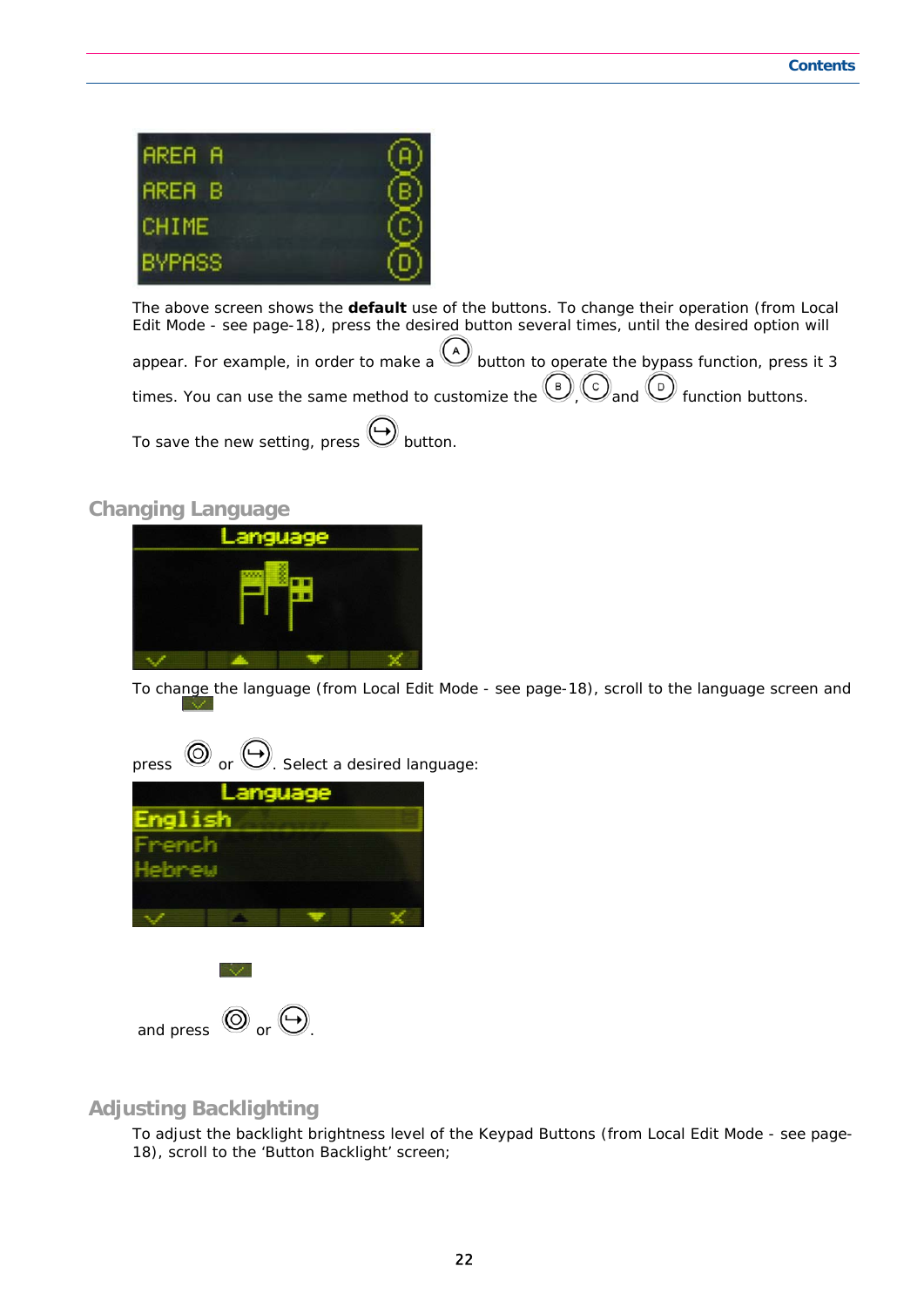Button Backlight

Press  $\circledcirc$  or  $\leftrightarrow$  to select the 'Button Backlight' option.



To **increase the backlight brightness level of the Keypad Buttons,** Press "+". To **reduce the backlight brightness level of the Keypad Buttons,** Press "-"



## **Resetting All Text to Default**

 $\sim$ 

To reset text to default, scroll down the function screens until the following option appears:





The updating process-bar will be shown on the screen: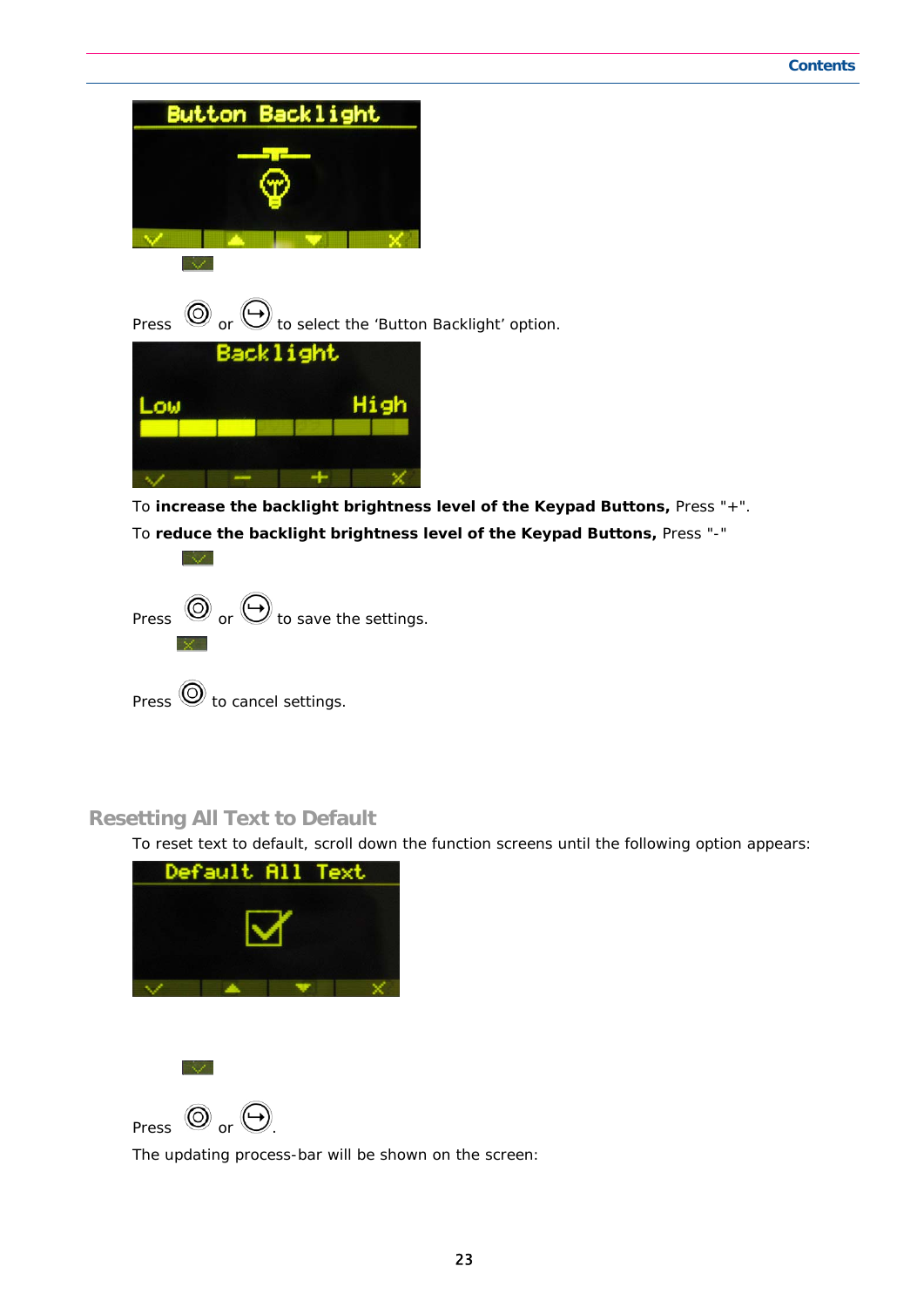

#### **Copying Text to another OLED or LCD Keypad**

If more than one OLED (or LCD) keypad are connected to the Runner panel, it is possible to copy the edited Text from one OLED (or LCD) keypad to all other OLED (or LCD) keypads connected to the same Runner panel.

To copy text to other keypads (from Local Edit Mode - see page-18), scroll down the option screens until the following screen appears:





Press  $\circledcirc$  or  $\odot$ 

The updating process will be shown at the screen:



**Exiting Local Edit Program Mode** 

 $Press$   $\odot$  button twice to exit Local Edit Mode.

| <b>NOTE:</b>                                                                          |         |
|---------------------------------------------------------------------------------------|---------|
|                                                                                       |         |
| Wherever the pressing of the button is allowed, you can also press the $\circledcirc$ | button. |